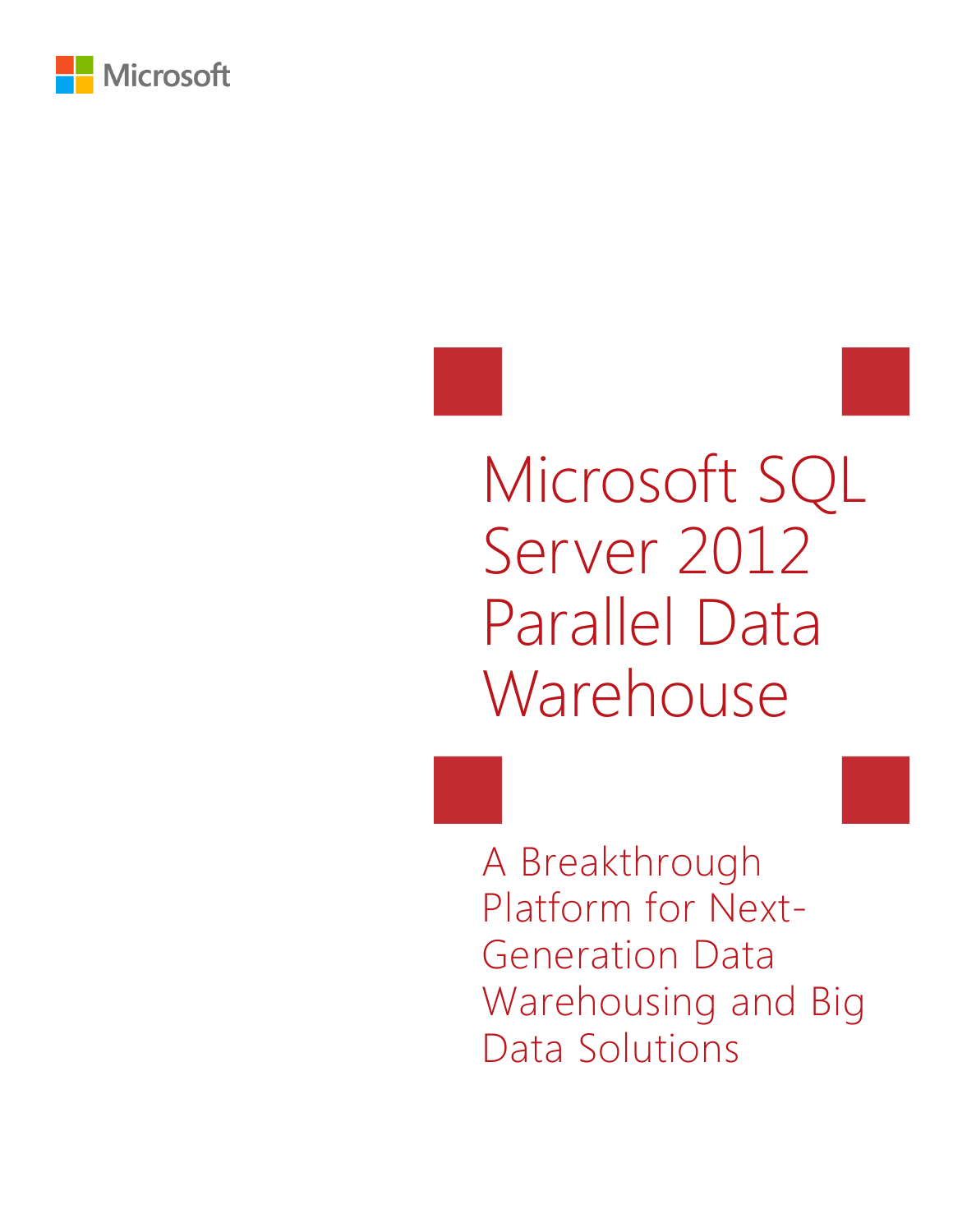### **Contents**

- Summary Statement
- Introduction
- PDW's Capabilities
	- Scalable, Fast, and Reliable
	- Easy to Use and Manage
	- Platform for Data Mining and Analysis
	- What Customers Are Saying
- Purpose-Built for Data Warehousing **Workloads** 
	- Designed for Parallel Processing
	- Hardware and Software Designed Together
- 13 Scalable Solution for Today's Data **Challenges** 
	- Easy to Add Capacity
	- Easy to Load Data Fast
	- Easy to Retain More Data
	- Easy to Consolidate Data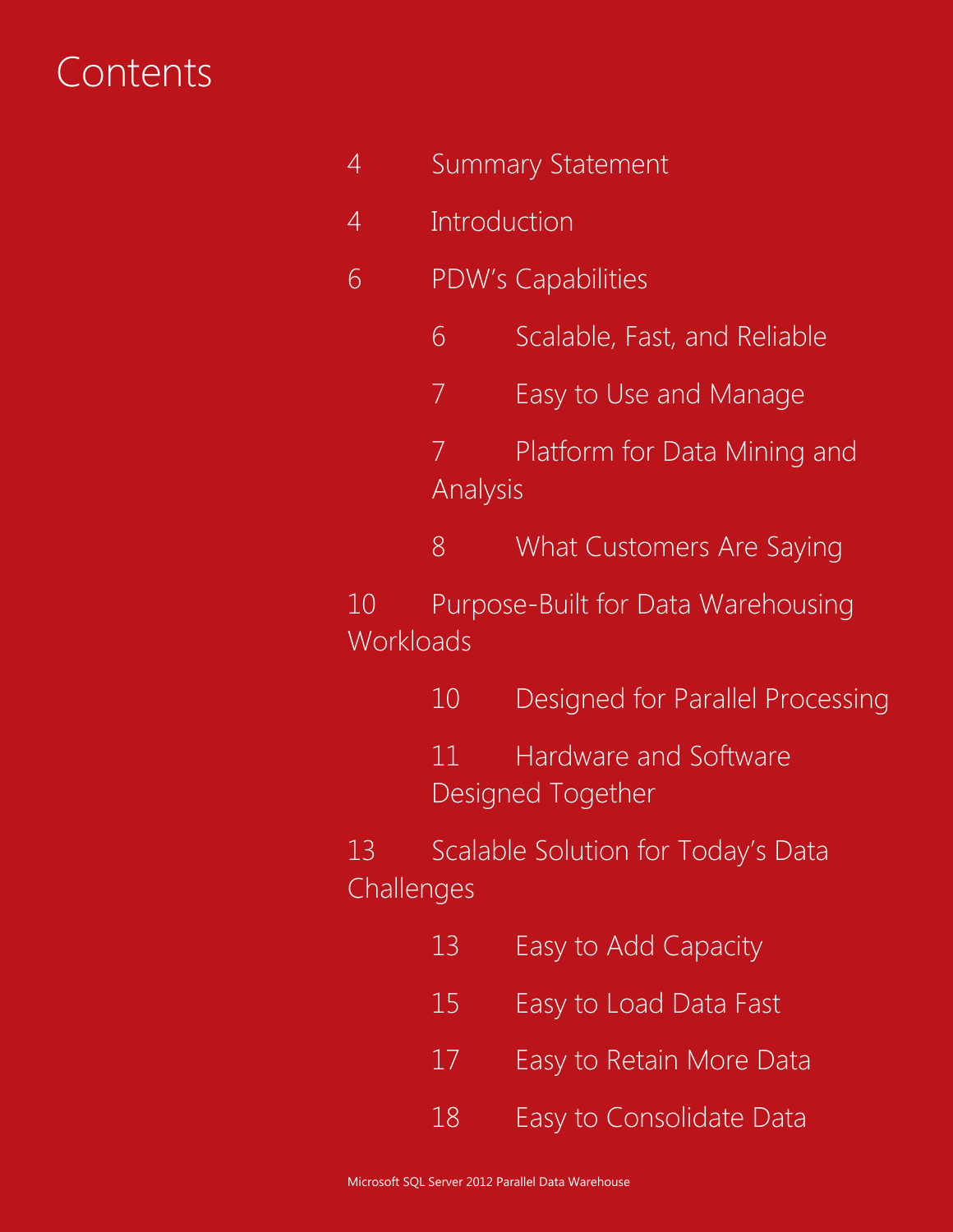|    |                                                                 | Why Queries Run Fast                                |  |  |  |
|----|-----------------------------------------------------------------|-----------------------------------------------------|--|--|--|
|    | 19                                                              | Queries Run on Distributed Data                     |  |  |  |
|    | 20                                                              | Queries Are Highly Parallelized                     |  |  |  |
|    | 22                                                              | Data Movement Service<br><b>Transfers Data Fast</b> |  |  |  |
|    | <b>In-Memory Clustered</b><br>22<br>Columnstore Indexes Improve |                                                     |  |  |  |
|    | 23                                                              | Why You Can Trust PDW                               |  |  |  |
|    | 24                                                              | PDW's Hardware Redundancy                           |  |  |  |
|    | 24                                                              | <b>High Availability</b>                            |  |  |  |
| 25 |                                                                 | PDW is Easy to Use and Manage                       |  |  |  |
| 27 | Platform for Data Mining and Analysis                           |                                                     |  |  |  |
|    | PolyBase for Hadoop<br>28<br>Integration                        |                                                     |  |  |  |
|    | 30                                                              | Business Intelligence Integration                   |  |  |  |
| 30 | Summary                                                         |                                                     |  |  |  |

© 2013 Microsoft Corporation. All rights reserved. This document is provided "asis." Information and views expressed in this document, including URL and other Internet Web site references, may change without notice. You bear the risk of using it. This document does not provide you with any legal rights to any intellectual property in any Microsoft product. You may copy and use this document for your internal, reference purposes. You may modify this document for your internal, reference purposes. Published October 22, 2013.

Microsoft SQL Server 2012 Parallel Data Warehouse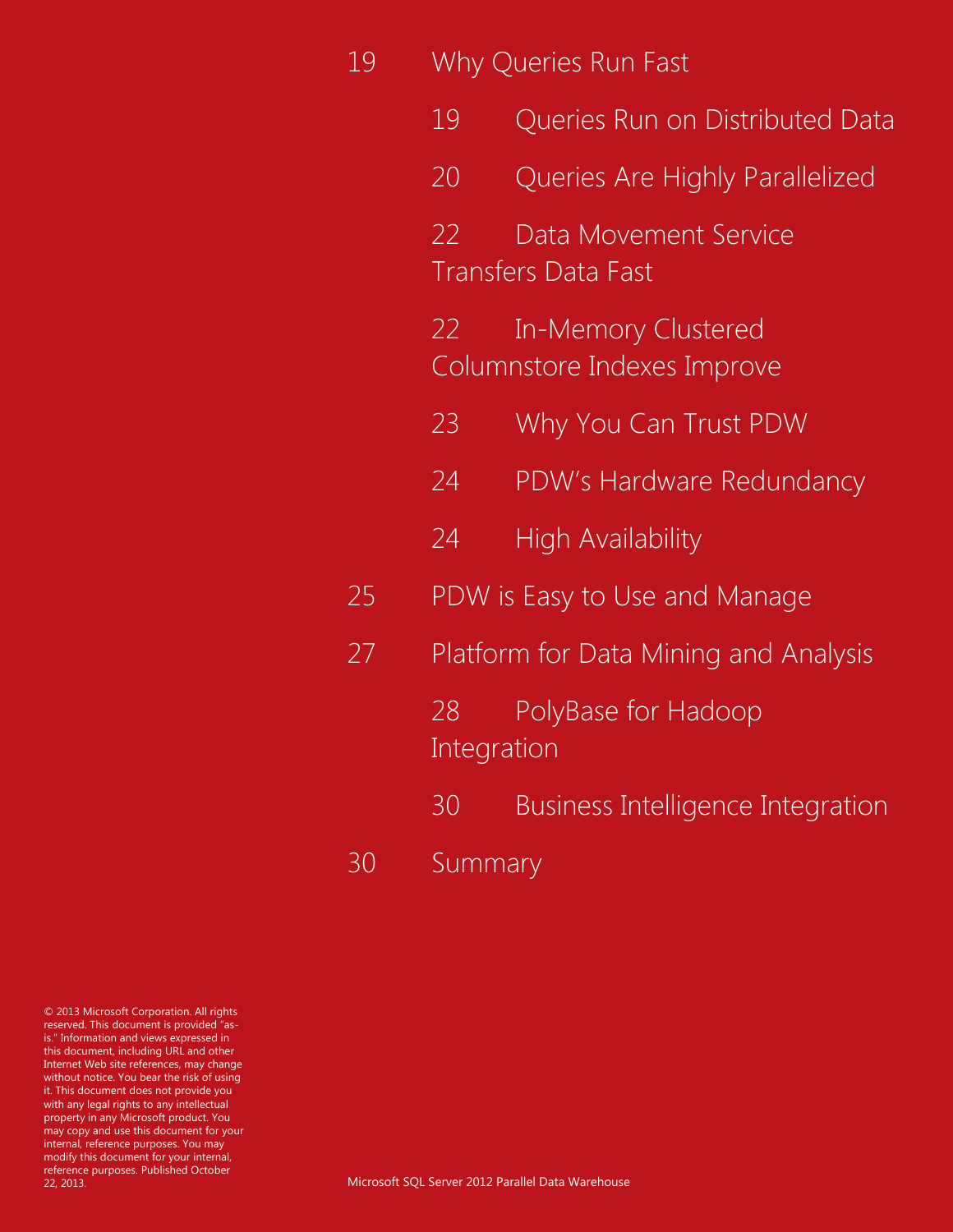### Summary Statement

**This paper explains PDW's thoughtful design so that you can learn more about how PDW achieves breakthrough results, and how upgrading to SQL Server 2012 PDW will benefit your business. PDW's benefits are so remarkable that you might think it all sounds too good to be true! However, PDW's benefits are real and the result of a well-engineered system that is purpose-built for data warehousing workloads, including the growing business needs for data warehousing to integrate the analysis of Hadoop and relational data.**

Microsoft's® SQL Server® 2012 Parallel Data Warehouse (PDW) is a next-generation platform built to run your data analysis fast and to scale storage from a few terabytes to over 6 petabytes in a single appliance. PDW ships to your data center as an appliance with hardware and software pre-installed and pre-configured for maximum performance. With PDW's Massively Parallel Processing (MPP) design, queries run in minutes instead of hours, and in seconds instead of minutes in comparison to today's Symmetric Multi-Processing (SMP) databases. PDW is not only fast and scalable, it is designed with high redundancy and high availability, making it a reliable platform you can trust with your most business critical data. PDW is designed for simplicity which makes it easy to learn and to manage. PDW's PolyBase technology for analyzing Hadoop data, and its deep integration with Business Intelligence tools make it a comprehensive platform for building end-toend solutions.

# **Introduction**

If your business relies on data, you know that it is a constant challenge to store, manage, and analyze it effectively as data continues to proliferate. It's also expensive to keep enough data on "hot" storage where it is readily available for analysis. Even when you have the data you need on hot storage, it can take hours or even days to run analysis and reports on today's symmetric multi-processing (SMP) systems. To add more to the challenges, businesses today are struggling to figure out how to add the value of non-relational Hadoop data into their analysis.

As a result, business analysts are held back from making faster and more accurate data-driven business decisions that are needed to compete in today's marketplace. This is the modern data challenge.

If you can relate to today's data dilemma, consider upgrading to SQL Server 2012 Parallel Data Warehouse (PDW), Microsoft's next generation platform for data warehousing and Big Data integration. With PDW's massively parallel processing (MPP) design, queries commonly complete 50 times faster than traditional data warehouses built on symmetric multi-processing (SMP) database management systems.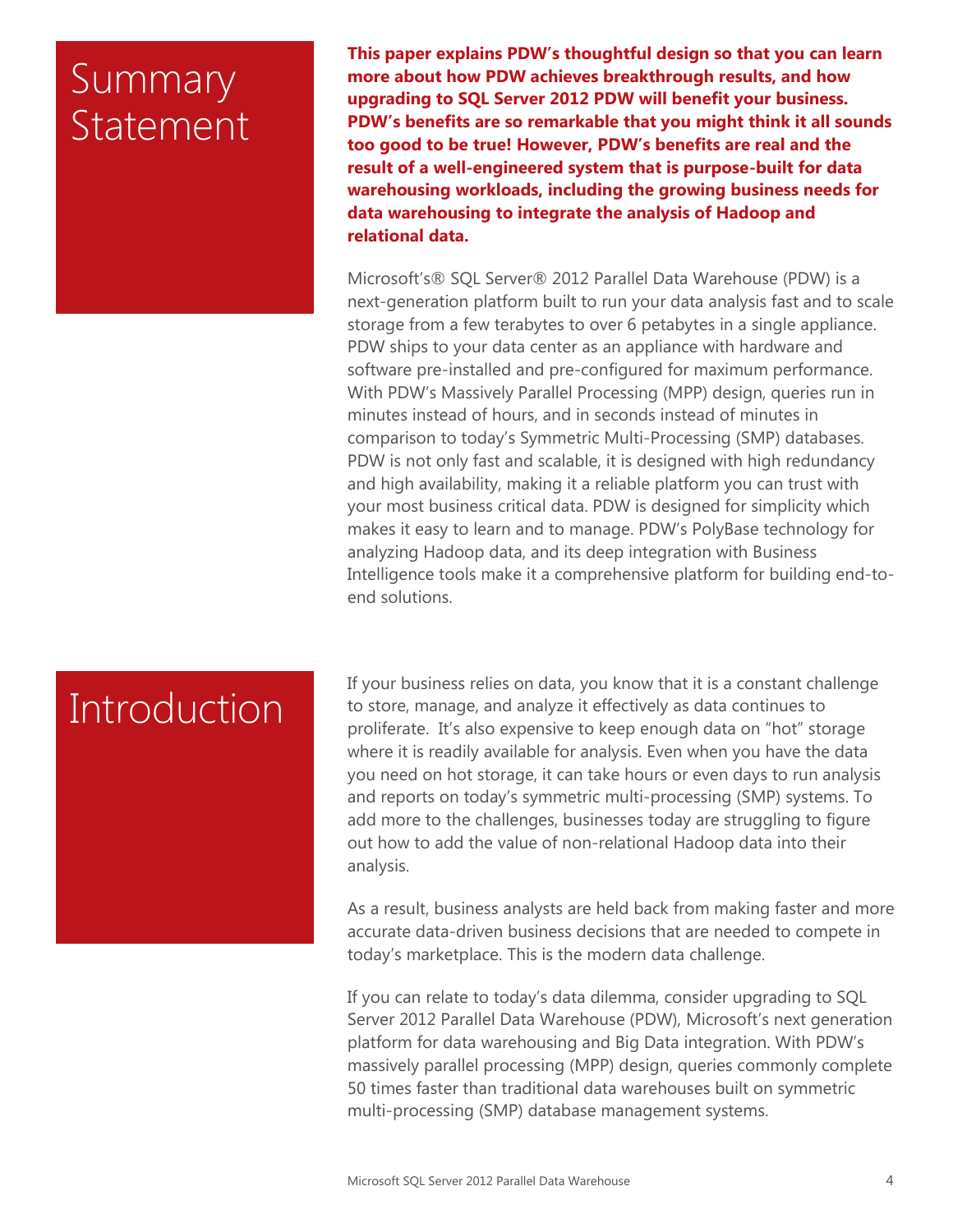50 times faster means that queries complete in minutes instead of hours, or seconds instead of minutes. With this breakthrough performance, your business analysts can generate more extensive results faster, and can easily perform ad-hoc queries or drill down into the details. As a result, your business can make better decisions, faster.

In addition to achieving breakthrough query performance, PDW makes it easy to:

- Grow your data warehouse to anywhere from a few terabytes to over 6 petabytes of data in a single appliance by adding "scale units" to your existing system,
- Trust your data will be there when you need it because of the builtin high redundancy and high availability,
- Solve modern data challenges of loading and consolidating data,
- Integrate Hadoop data with relational data for fast analysis by using PDW's highly parallelized PolyBase technology,
- Use Business Intelligence tools to build comprehensive end-to-end solutions.

**How is this possible?** Would you like to understand how PDW achieves such remarkable results? This paper details how PDW performs in realworld situations and then explains how PDW's design is able to achieve these outcomes through a well-engineered data platform that is purpose-built for data warehousing workloads and Big Data integration.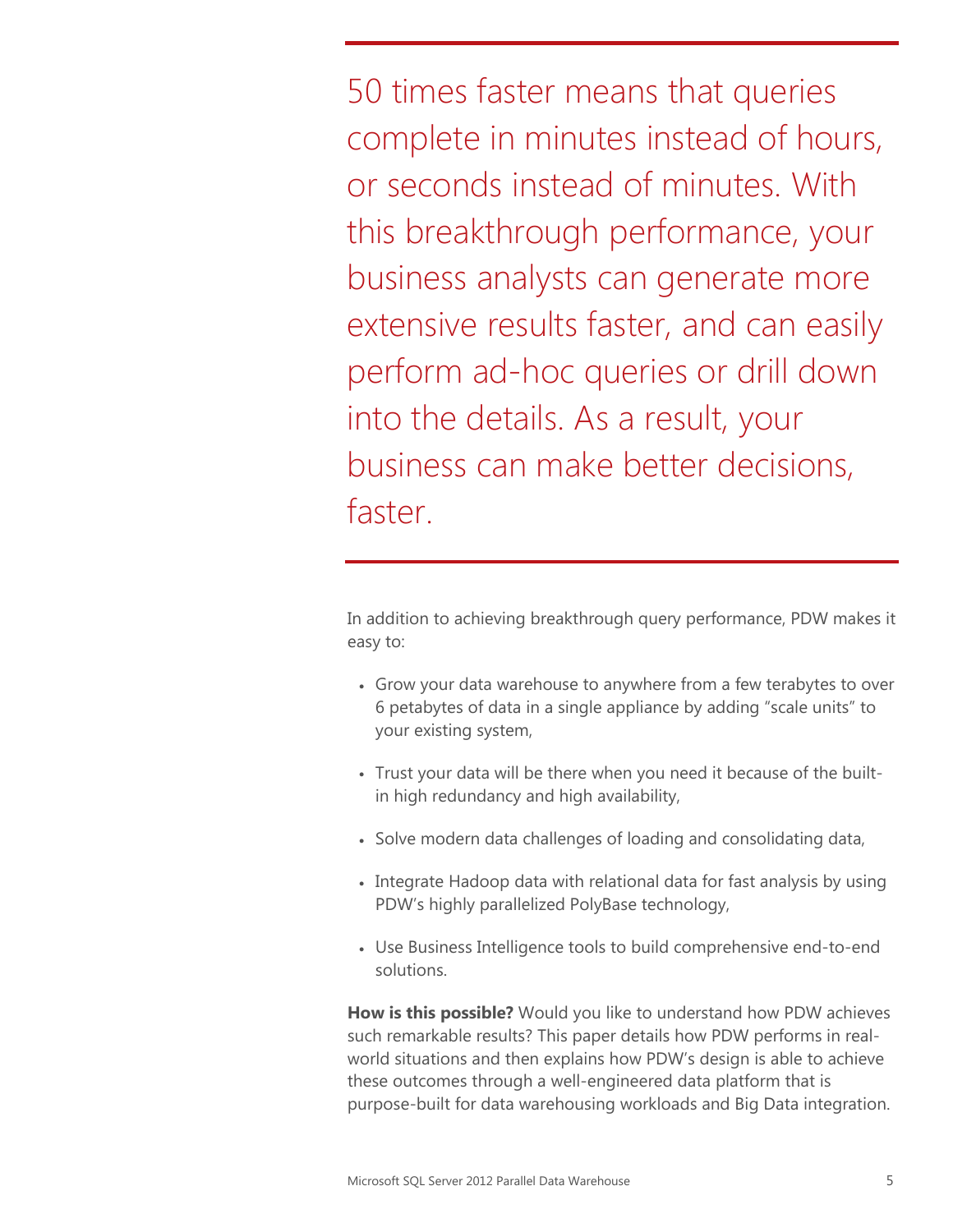# PDW's **Capabilities**

Scalable, Fast, and Reliable

PDW is more than a product, it's a data platform for next-generation data warehousing and Big Data solutions.

The following benefits of PDW are all the result of a well-engineered system that is designed specifically for data warehousing workloads.

### **Scalable**

PDW achieves breakthrough scalability to expand storage from a few terabytes to over 6 petabytes in a single appliance. Unlike SMP systems that require purchasing a new server and storage in order to add more processing and storage capacity, PDW expands by adding "scale units" to the existing appliance. After adding capacity, PDW does all the work of redistributing data and balancing I/O to the additional scale units.

### **Fast**

PDW's Massively Parallel Processing (MPP) design can load data in realtime and finish complex queries up to 50 times faster than today's Symmetric Multi-Processing (SMP) systems. Queries complete in seconds instead of minutes, and minutes instead of hours compared to today's SMP databases such as SQL Server 2008 R2, SQL Server 2012, Oracle, or DB2. Some queries that are impossible to run on today's SMP systems can complete on PDW. Companies no longer need to settle for canned reports and summarized results in exchange for quicker response times. Ad-hoc analysis and detailed reporting are possible and on a sustained basis.

### **Reliable**

PDW is a platform you can trust to keep your data safe and available. It is well-engineered with high-redundancy and high availability built-in across hardware and software components. User data is always stored and managed by SQL Server 2012, which has an impeccable reputation for keeping data safe.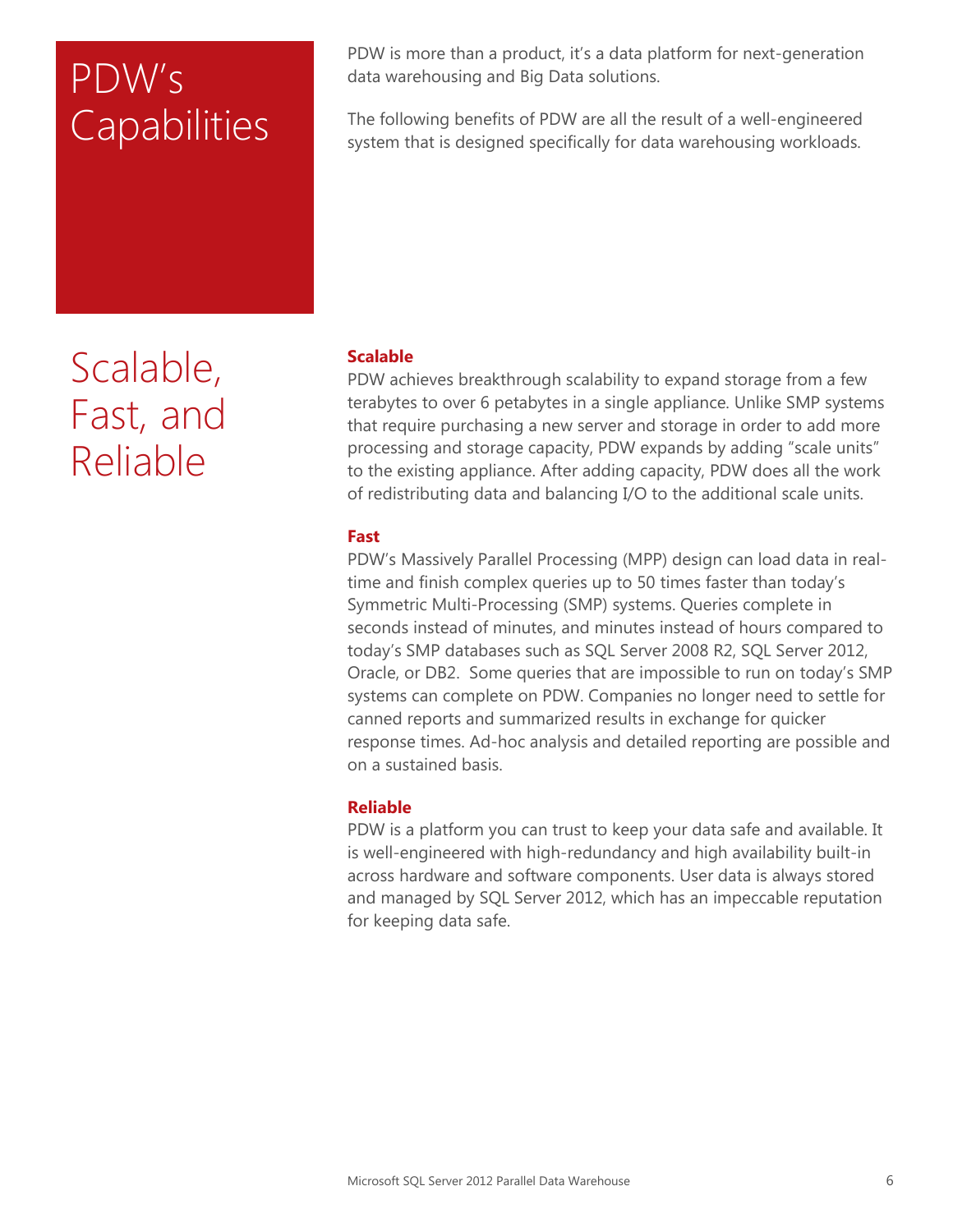# Easy to Use and Manage

PDW is designed for simplicity. The complexity is already engineered into the appliance so that you don't have to handle the details. For example, PDW handles all the details of distributing the data across the appliance nodes, performs all the extra steps required to process queries in parallel, and manages the low-level hardware and software configuration settings.

PDW arrives at your data center pre-configured and pre-tested; simply plug PDW in and configure it for your networking environment. You can start using it the same day it arrives!

As a result, the learning curve is minimal. You can easily retrain your staff without hiring new PDW experts. Your SQL Server DBAs can easily transfer their SQL Server knowledge to PDW.

PDW Simplicity. No need to manage…

- disk or database subsystems
- storage space
- parallel queries
- distributed data
- software configuration
- hardware configuration

### **Integrated with Hadoop**

PDW's PolyBase technology enables you to query Hadoop data and merge it with your relational data by using Transact-SQL and without learning a host of new skills. By using PolyBase's Transact-SQL interface you can do more in-depth data mining, reporting, and analysis without acquiring the skills to run MapReduce queries in Hadoop. For example, queries can combine Hadoop and PDW data in a single step, Hadoop data can be stored as relational data in PDW, and query results can be stored back to Hadoop.

PDW's PolyBase is an easy way to use the power of PDW's MPP architecture to analyze Hadoop data fast. PolyBase gives you the flexibility to structure the Hadoop data you need, when you need it, as you bring it into PDW for analysis. With PolyBase, queries that run too slow in Hadoop can now run quickly in PDW. This opens up a new world of data integration and analysis possibilities.

# Platform for Data Mining and Analysis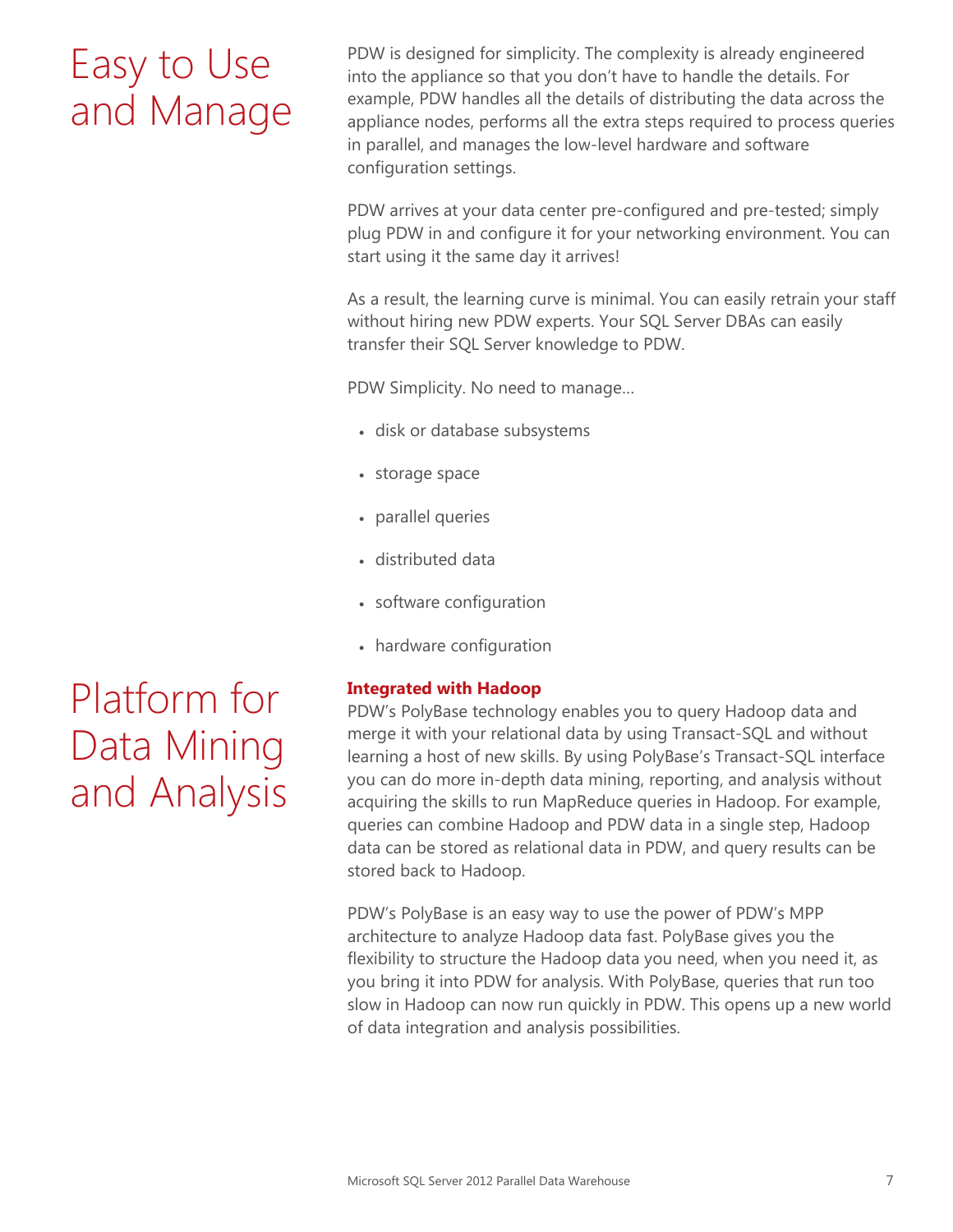# What Customers Are Saying

#### **Integrated with Business Intelligence Tools**

PDW's deep integration with Business Intelligence (BI) tools makes PDW a comprehensive platform for building end-to-end data mining and analysis solutions. PDW integrates with the Microsoft BI Stack including Reporting Services, Analysis Services, PowerPivot for Excel, and PowerView. But, PDW also integrates with a growing list of leading non-Microsoft BI platforms, such as Business Objects, Cognos, SAP Data Integrator, Tableau, MicroStrategy, QlikView, Oracle Business Intelligence, and TIBCO Spotfire.

PDW customers are experiencing fantastic results. The following results from our customers are similar to what most people are saying about PDW.

#### **Queries Are Fast**

- Our queries are completing 76 times faster on PDW. This was after PDW compressed 1.5 TB to 134 GB.
- Our queries are completing in less than 1.5 seconds on a month of data. In comparison, using SQL Server 2008 R2, the same queries completed in 2-3 minutes on 7 days of data.
- Our queries run 25 times faster on PDW. The queries complete with an average of 23 seconds per query on PDW. On our SMP system, the queries completed with an average of 5 minutes and 36 seconds.
- Our queries complete 18 times faster on PDW. The queries complete with an average of 53 seconds per query on PDW. In comparison, on our SMP system, the queries complete with an average of 16 minutes per query.
- With a heavy load on our PDW, our individual query times only slowed down by 16 percent.

### **Scales Past SMP**

- PDW made it possible for us to complete queries that could not complete our current system. Even though we ran our queries on a DL980 with 40 cores, 2 terabytes of RAM, and a sizeable storage array, the queries could not finish without running out of memory. After loading our data onto PDW, we ran queries on 7 years of data with 200 users on the system. These queries finished with an average time of 689 seconds per query.
- We had 40 databases sharded among 10 servers because of SMP performance limitations. With PDW, we now have all of the databases consolidated into one database. The data is much easier to maintain and load. Even better, we are able to run aggregation queries on a single database.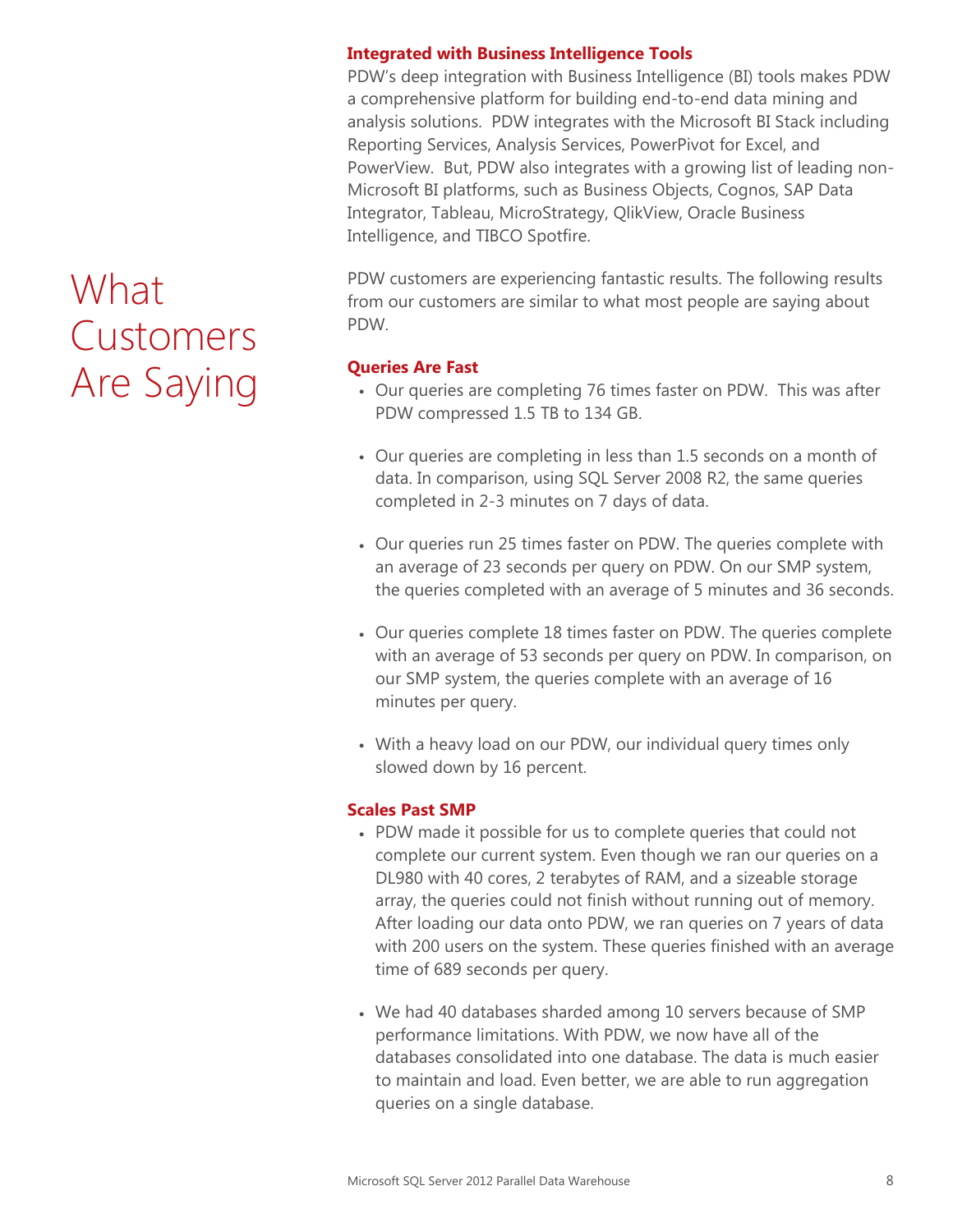#### **Loading Is Fast, from hours to minutes**

- We must load one hour of data in less than an hour. One hour of data contains 6 billion records and we are able to load this onto PDW in less than an hour.
- Our daily load now takes 5.5 minutes on PDW whereas it used to take 2.5 hours without PDW. The load is 27 times faster on PDW.
- We can load 520 million rows into PDW in 13 minutes, whereas our old system took 16 hours to load the same data.
- PDW performs well with our mixed workload; our users continue to run their queries while PDW loads occur in the background.

### **High Data Compression Rates**

By using in-memory clustered columnstore indexes to store data on disk, PDW achieves high data compression rates that save storage costs and improve query performance. These are typical examples of customer compression rates.

- 1.5 TB (uncompressed) compressed to 134 GB (7x compression).
- 5.5 TB (uncompressed) compressed to 400 GB (14x compression).
- 120 GB (uncompressed) compressed to 2 GB (60x compression).

#### **Customer Reference**

#### In a case study

[\(http://www.microsoft.com/casestudies/Case\\_Study\\_Detail.aspx?CaseStu](http://www.microsoft.com/casestudies/Case_Study_Detail.aspx?CaseStudyID=710000002669) [dyID=710000002669\)](http://www.microsoft.com/casestudies/Case_Study_Detail.aspx?CaseStudyID=710000002669), the sales and marketing service firm, [CROSSMARK,](http://www.microsoft.com/casestudies/Case_Study_Detail.aspx?CaseStudyID=710000002669) needed faster and more detailed insight into terabytes of information about product supply and demand. With PDW they achieved this and as a result, CROSSMARK was able to improve service, create reports at least 50 percent faster, improve employee efficiency, and save money.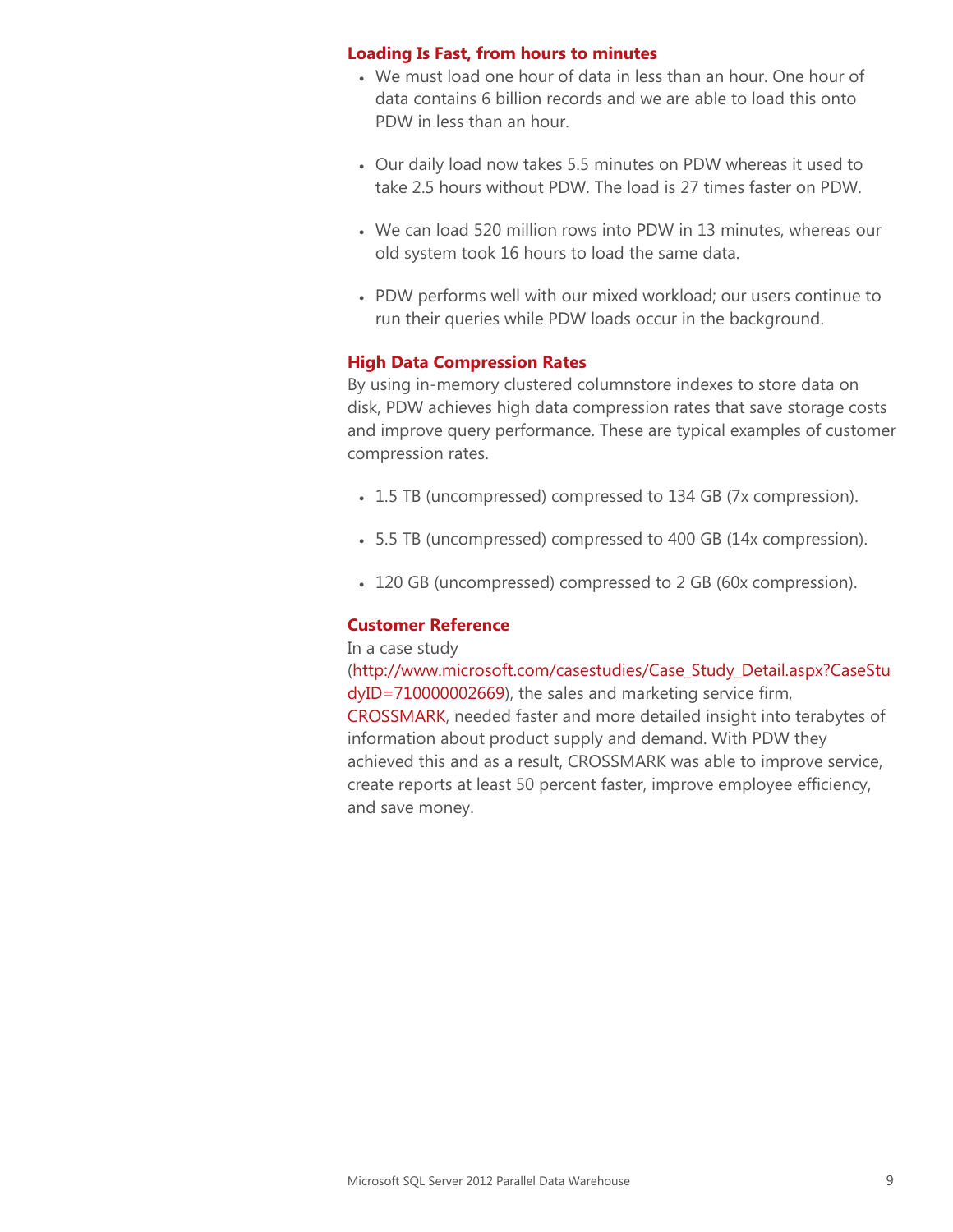Purpose-Built for Data Warehousing **Workload** 

"We started using PDW the same day it arrived at our data center. The appliance arrived with the hardware already configured and the software already installed."

PDW is an appliance solution designed specifically for data warehousing workloads. From the ground up, the hardware and software were carefully designed together to achieve high scalability, performance, reliability, and high availability. Whereas, SQL Server 2012 works great for online transaction processing (OLTP) workloads that update thousands or millions of records on a daily basis, PDW is designed to be great at loading, storing, and analyzing the OLTP or Hadoop data that your business generates on a daily basis.

Instead of simply extending the SQL Server 2012 Symmetric Multi-Processing (SMP) design, PDW uses a Massively Parallel Processing (MPP) design to achieve breakthrough query results and other performance capabilities discussed in this paper.



*Figure 1: SQL Server 2012 PDW uses an MPP design to achieve high performance and scalability.*

### Designed for Parallel Processing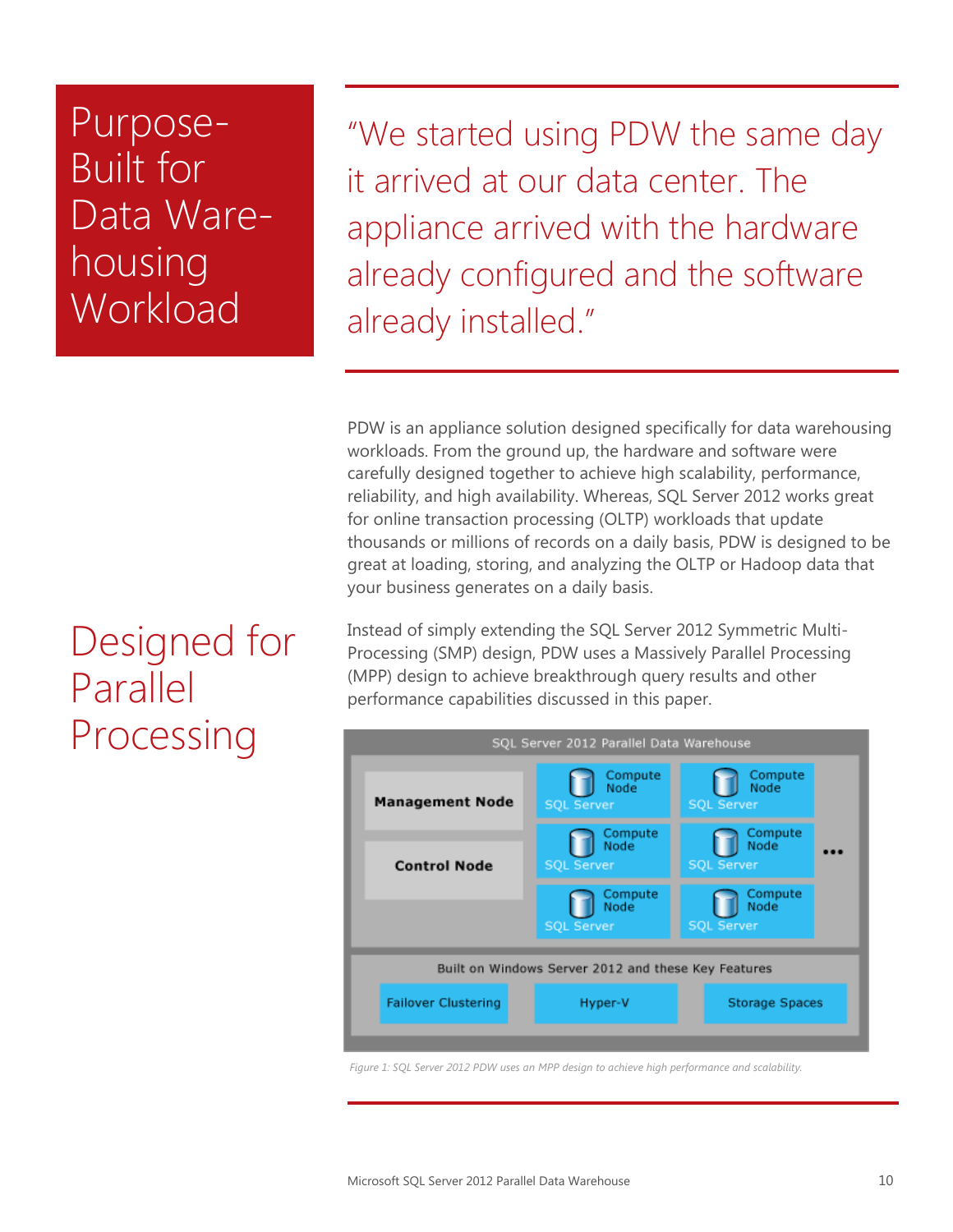Query processing is highly parallelized. User data is distributed across processing and storage units called Compute nodes. Each Compute node has its own direct attached storage, processors, and memory that run as an independent processing unit. The Control node is the brains of PDW and figures out how to run each user query in parallel across all of the Compute nodes. As a result, queries run fast!

SQL Server 2012 is foundational to PDW and runs on each Compute node to store, manage, and run queries on distributed user data. PDW uses a special build of SQL Server 2012 that uses updateable in-memory clustered columnstore indexes for high compression rates and fast performance on the individual Compute nodes. Plus, by using SQL Server 2012, PDW has the backing of SQL Server 2012's impeccable reputation to keep your data safe.

PDW is an appliance solution with hardware and software designed together to achieve maximum performance and scalability. PDW arrives at your data center with the software and hardware already installed, configured, and tested. No tuning is required because the appliance is already built and tuned to balance CPU, memory, I/O, storage, network, and other resources. Simply configure PDW for your own network environment, and it is ready to use.

The first rack of the PDW appliance is called the base rack. Every appliance has at least one base rack with 2 or 3 Compute nodes, depending on vendor hardware.

As your business requirements change, you can expand PDW by adding scale units to the base rack. When the base rack is full, PDW expands by adding additional racks, called expansion racks, and adding scale units to them.

The base rack has two InfiniBand and two Ethernet switches for redundant network connectivity. A dedicated server runs the Control node and the Management node. A spare server ships in the rack for failover clustering. Optionally, you can add a second spare server.

The number of Compute nodes in the base rack varies according to the hardware vendor. For example, HP has 2 Compute nodes per scale unit and Dell has 3.

Pictured below is an HP base rack plus 3 scale units for a total of 8 Compute nodes. Dell's base rack scales to 9 Compute nodes.

Hardware and Software Designed Together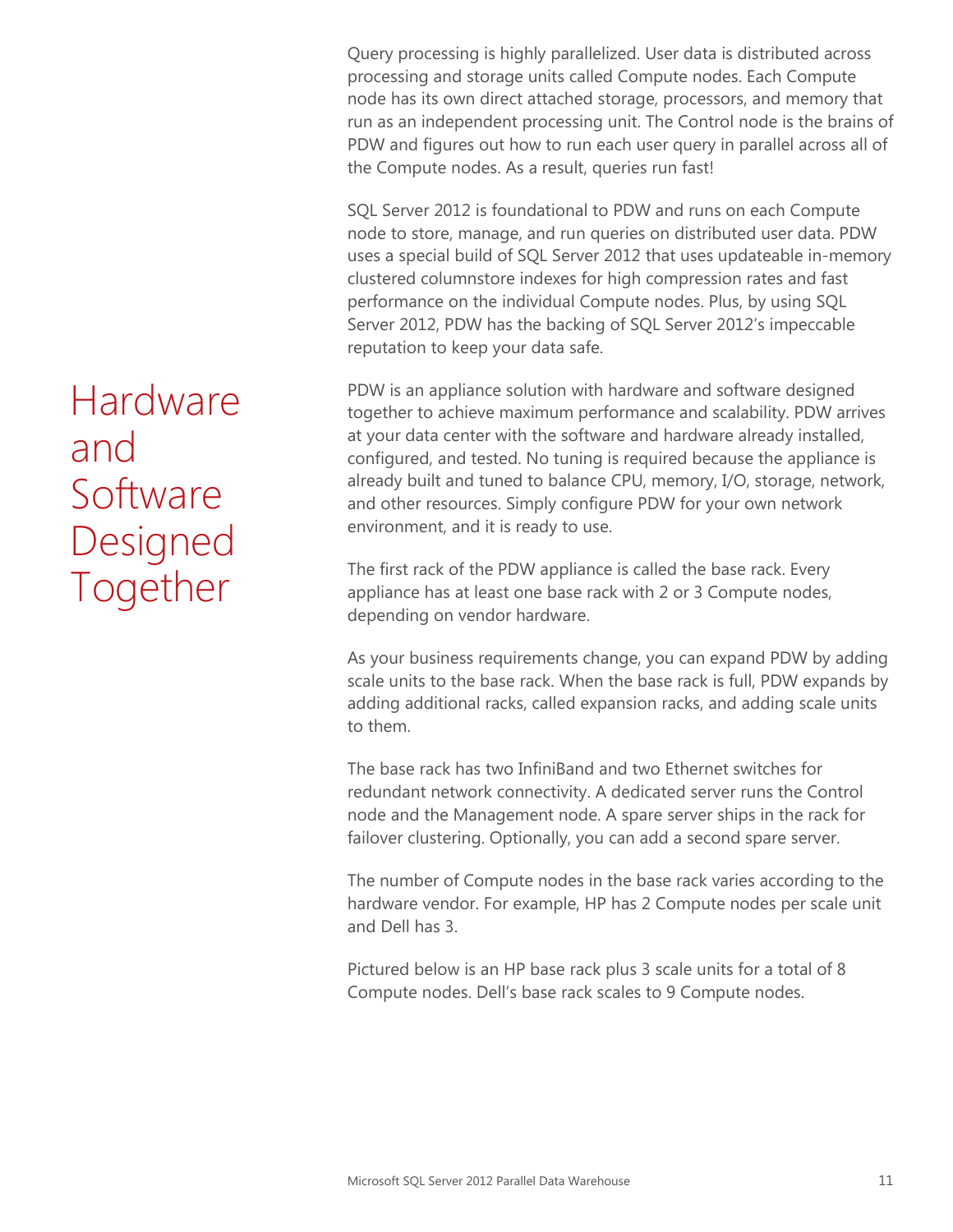

*Figure 2: Software and hardware are designed together for parallel processing and scalability.*

### **High-Speed InfiniBand Network**

Networking is also very important for the appliance to achieve breakthrough query performance. The hardware ships with dual InfiniBand networks, and supports fast data transfer up to 56 Gb/s by using FDR InfiniBand and Mellanox ConnectX-3 FDR InfiniBand network adapters. Each rack has redundant Ethernet switches for connecting to your corporate network.

For fast loading and database backups, we recommend connecting your own loading and backup servers to the appliance's InfiniBand network.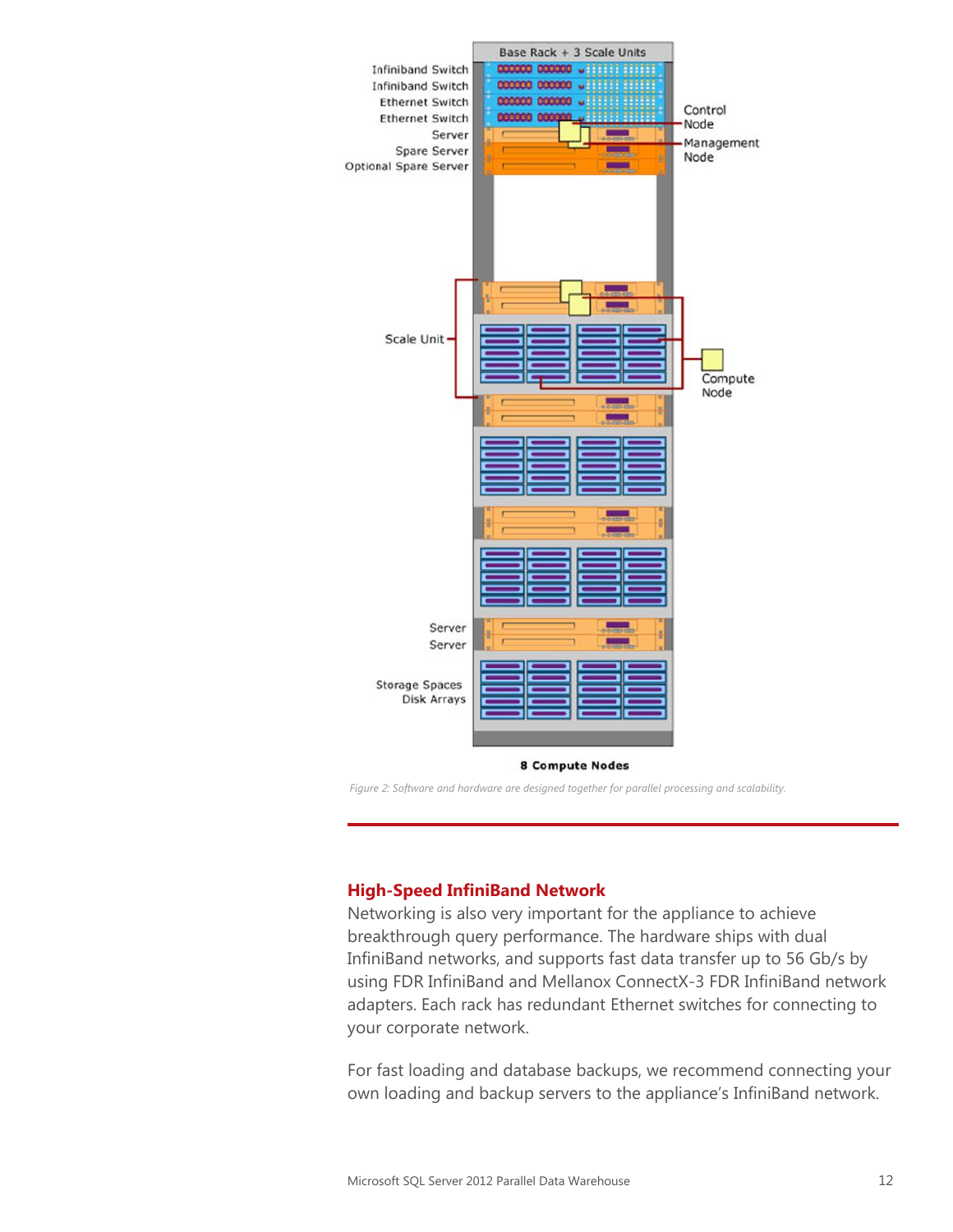### Scalable Solution for Today's Data **Challenges**

"We are able to consolidate our data from multiple databases onto PDW where we can run analysis queries that simply weren't possible before on our old databases."

PDW does more than achieve breakthrough query performance and scalability. The thoughtful design of PDW results in a solution capable of solving data challenges that face businesses today as they try to load, store, manage, and analyze data in order to make faster and more accurate business decisions.

# Easy to Add **Capacity**

"Our data is growing faster than expected and we need more capacity within the next 12 months."

Eventually, as your data grows, you need to plan for more capacity. With SMP systems, such as SQL Server 2008 R2, SQL Server 2012, Oracle, or DB2, the only way to add more capacity is to purchase a bigger system that has faster processors, more memory, and more storage. Incremental growth is not a viable option, especially for adding more processors.

Even when you purchase a bigger system, it inevitably becomes difficult to efficiently use one system to meet your growing processing and storage requirements. As a result, businesses are often burdened with the complexity and cost of developing and maintaining their own software to distribute their workload across multiple computing resources.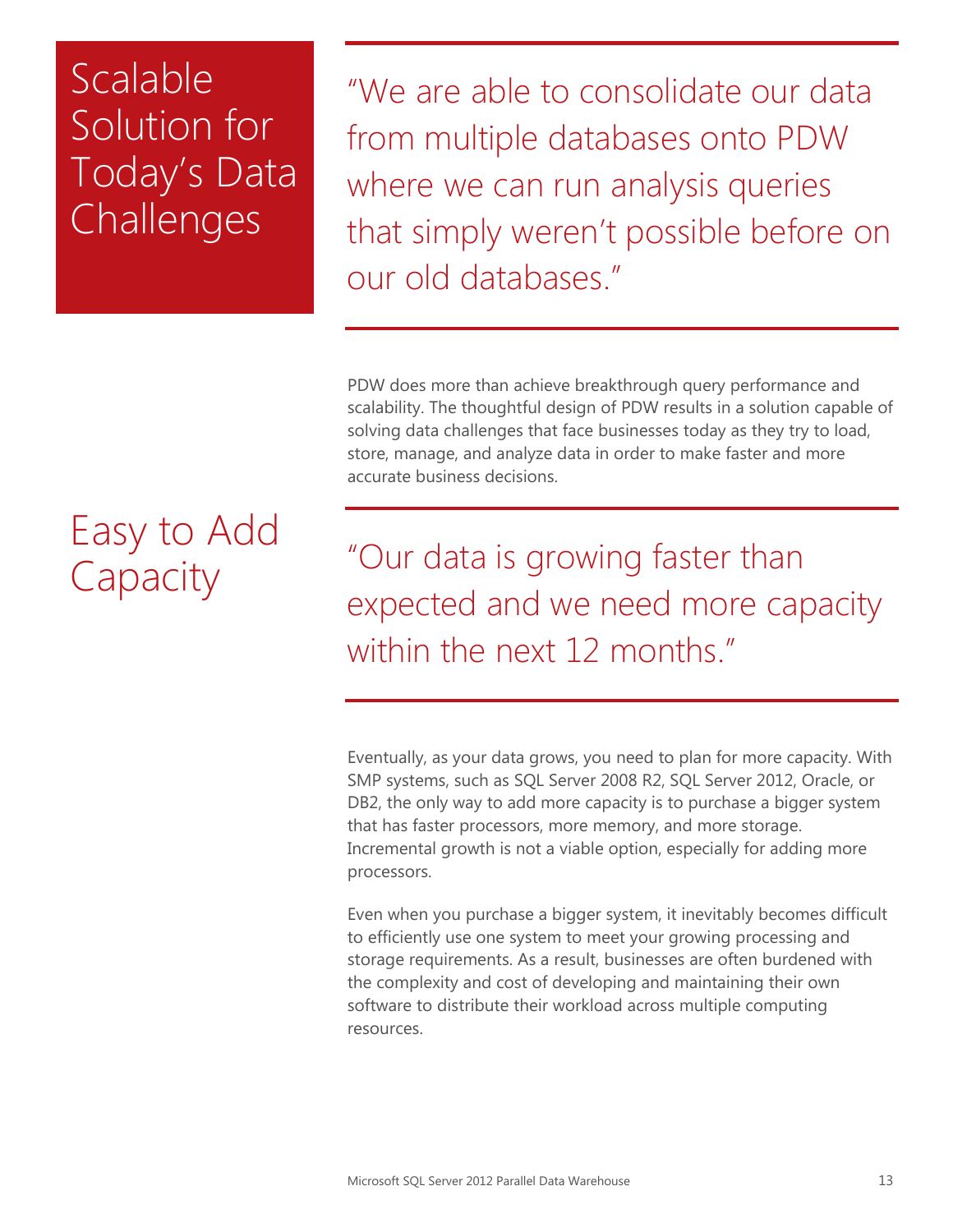

*Figure 3: Scalability of today's SMP systems compared to PDW's MPP design*

With PDW's MPP design, you do not need to buy a new system in order to add capacity. Instead, PDW grows by adding to the existing system. You don't need to over-buy and waste storage that you don't need and if you under-buy you can quickly add more capacity if your data growth is faster than projected. You also don't need to migrate your data to a new system in order to add capacity. You can scale out without having to redesign your application or re-engineer the distribution mechanism.

PDW is designed to expand processing, memory, and storage by adding scale units consisting of 2 to 3 Compute nodes. By scaling out, you can easily expand capacity to handle a few terabytes to over 6 petabytes in a single appliance. When one rack is full, you can purchase another rack and start filling it with Compute nodes. There is no need to migrate your data to a new system, and no need to restructure your database files to accommodate more nodes. PDW takes care of redistributing your data across more Compute nodes.

The following diagram shows a DELL expansion rack with scalability options.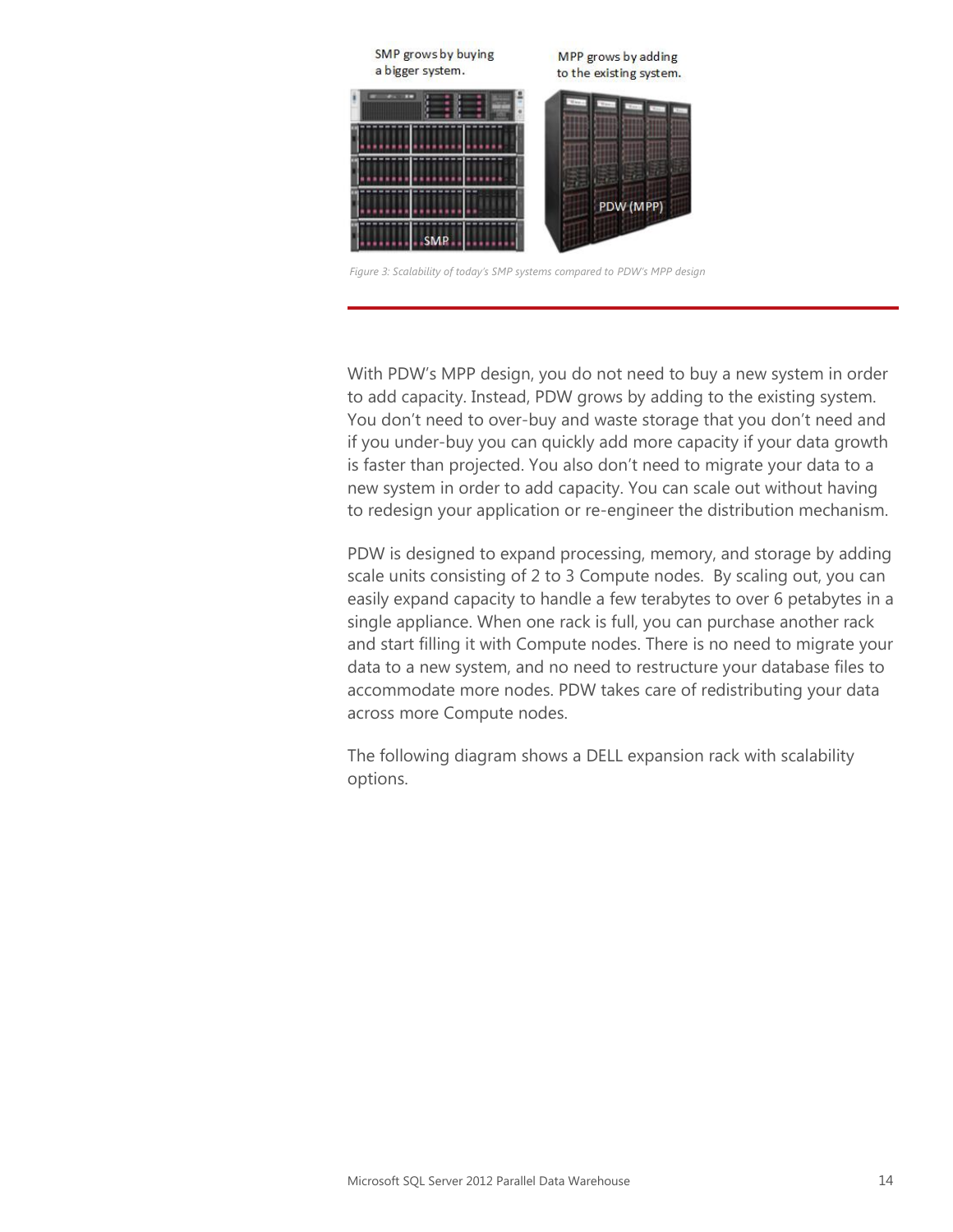

*Figure 4: After the base rack is full, PDW grows by adding scale units to expansion racks*

# Easy to Load Data Fast

"With our old system, it took 4 hours to load one day of data. With PDW, the same load takes only a few minutes and we are able to load the data without incurring any downtime."

You might have plenty of storage space available in your data warehouse, but if you can't get the data inserted into SQL Server fast enough, your loading process will be the bottleneck.

PDW loads data up to 7 times faster than SQL Server 2012. Loads are faster with PDW than SMP SQL Server because the data is loaded, in parallel, into multiple instances of SQL Server. For example, if you have 10 Compute nodes and you load 1 Terabyte of data, you will have 10 independent SQL Server 2012 databases that are each compressing and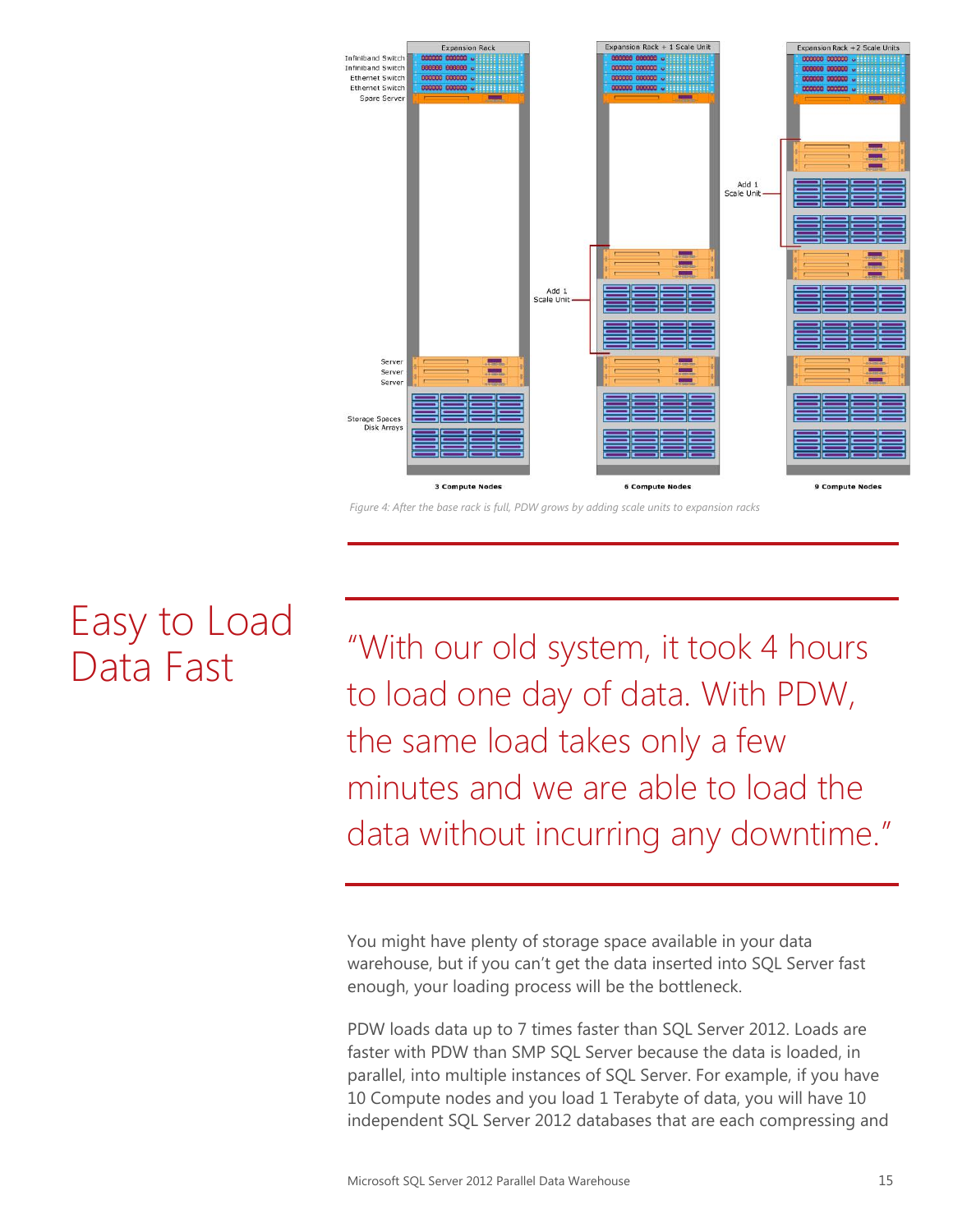bulk inserting 100 GB of data at the same time. For most customers, this is 7 times faster than loading 1 TB into one instance of SQL Server 2012.



*Figure 5: Data loads in parallel into multiple instances of SQL Server*

Using PDW, loading is simpler than loading into SMP SQL Server. For SMP SQL Server, the Data Loading Performance Guide [\(http://msdn.microsoft.com/en-us/library/dd425070\(v=SQL.100\).aspx\)](http://msdn.microsoft.com/en-us/library/dd425070(v=SQL.100).aspx) explains optimizations for loading data. These are suggestions and configurations that you can perform manually. PDW has many of these optimizations already built-in to the PDW architecture and design, making it easier to optimize than SMP SQL Server.

PDW ships with a command-line loading tool called dwloader. Using this tool is the fastest way to load data into PDW and popular among customers who do in-database set-based transformation of data. You can also use SQL Server Integration Services (SSIS) to bulk load data into PDW. The data is loaded from an off-appliance loading staging server into PDW Compute nodes. Informatica also works with PDW.

Loading Tools:

- dwloader Command-line Loading Tool
- SQL Server Integration Services (SSIS)

To load data into the Compute nodes by using dwloader, first use your own ETL process to create the source data you wish to load. The source data must be formatted to match the schema of the destination table. Store the source data into one or more text files or gzip files, and copy files into the same directory on your loading server. Then, run dwloader on your loading server (or ETL server) and dwloader will communicate with the Control node to perform the load.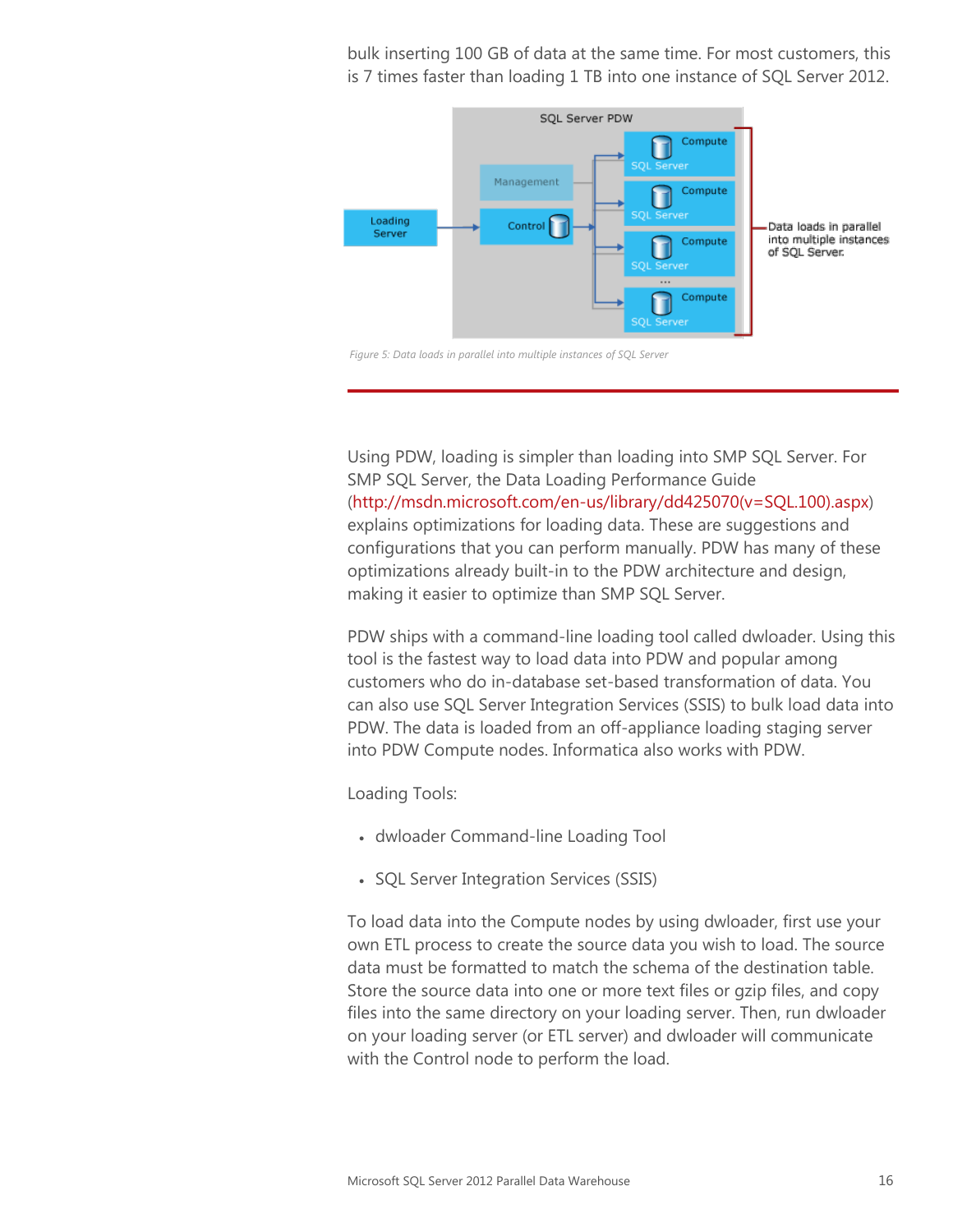### Easy to Retain More Data

"With PDW, we can store enough data to analyze trends over the last several years. On our old system, we could only store enough data to analyze trends for just 1 year."

As the demand for more data analysis and insight grows, businesses are faced with the challenge of retaining more online data in their data warehouse. Often, the data warehouse is not big enough to store all of the data that analysts need to make more accurate business decisions. You also might have compliance reasons for keeping a particular number of years of data online.

A common way to manage data growth is to use the sliding window approach to data retention in which older data is moved onto tapes or other cheap storage in order to make room for more recent data. For example, you could keep 12 months of data online in your data warehouse. Every month, you might archive the oldest partition to tape, and then reuse the online storage for the current month.

Data stored offline onto tapes is hard to access and therefore impractical to analyze. To analyze data stored on tapes, the data must first be restored to an online system. This takes time and requires available disk space to hold the restored data. Sometimes it's a challenge just to find the right tapes.

PDW's scale-out architecture makes it easy to add capacity so that you can retain more data online for analysis and reporting. Plus, just like SMP systems, you still have the flexibility to partition your data and to archive portions of it off the data warehouse according to your business needs.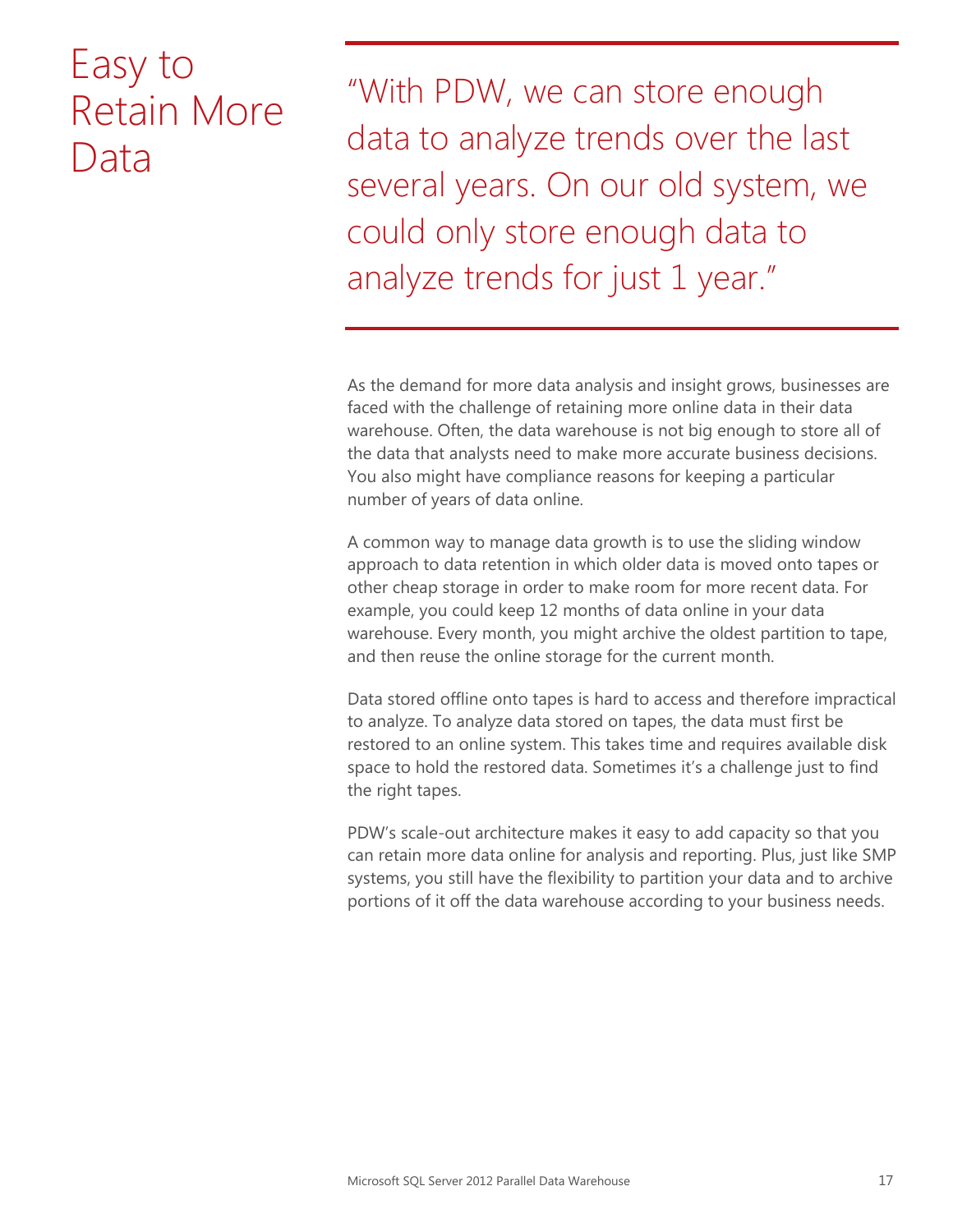### Easy to Consolidate Data

"Our data was in so many different places, that we couldn't keep track of it, or even begin to analyze it. Now, with PDW, we have consolidated many databases onto PDW."

Businesses get data from web clicks, customer transactions, social networks, and a plethora of other data sources. Consolidating disparate data into one data warehouse is often not feasible because of the data size. As a result, management of the data is decentralized and complex.

Wouldn't it be nice to consolidate your data into one central data warehouse? This makes the data warehouse much more usable because the data is in one place and can be managed centrally. Simplifying data warehouse management lowers the total cost of ownership. You only need to manage one system, and plan for capacity growth for that one system. Your business also benefits from being able to run queries on any of the data which is all stored on one system, or to run queries that select from multiple databases.

Consolidation has several business benefits:

- As hardware reaches end-of-life, instead of a complicated process of refreshing many hardware systems, you can migrate the data to PDW and then manage the data on one system.
- DBA's can manage all of the data warehouse data in one place which makes their job simpler, and reduces management costs.
- PDW uses Windows Server Update Services to perform software updates on all of the servers. One software update through Windows Server Update Services updates all of the servers in the appliance.
- All of your data sets benefits from the redundancy and high availability of the appliance.
- You can monitor the health and state of the appliance from one centralized place. PDW has an admin console that DBA's and appliance administrators can use to see the state of queries and the health of the appliance.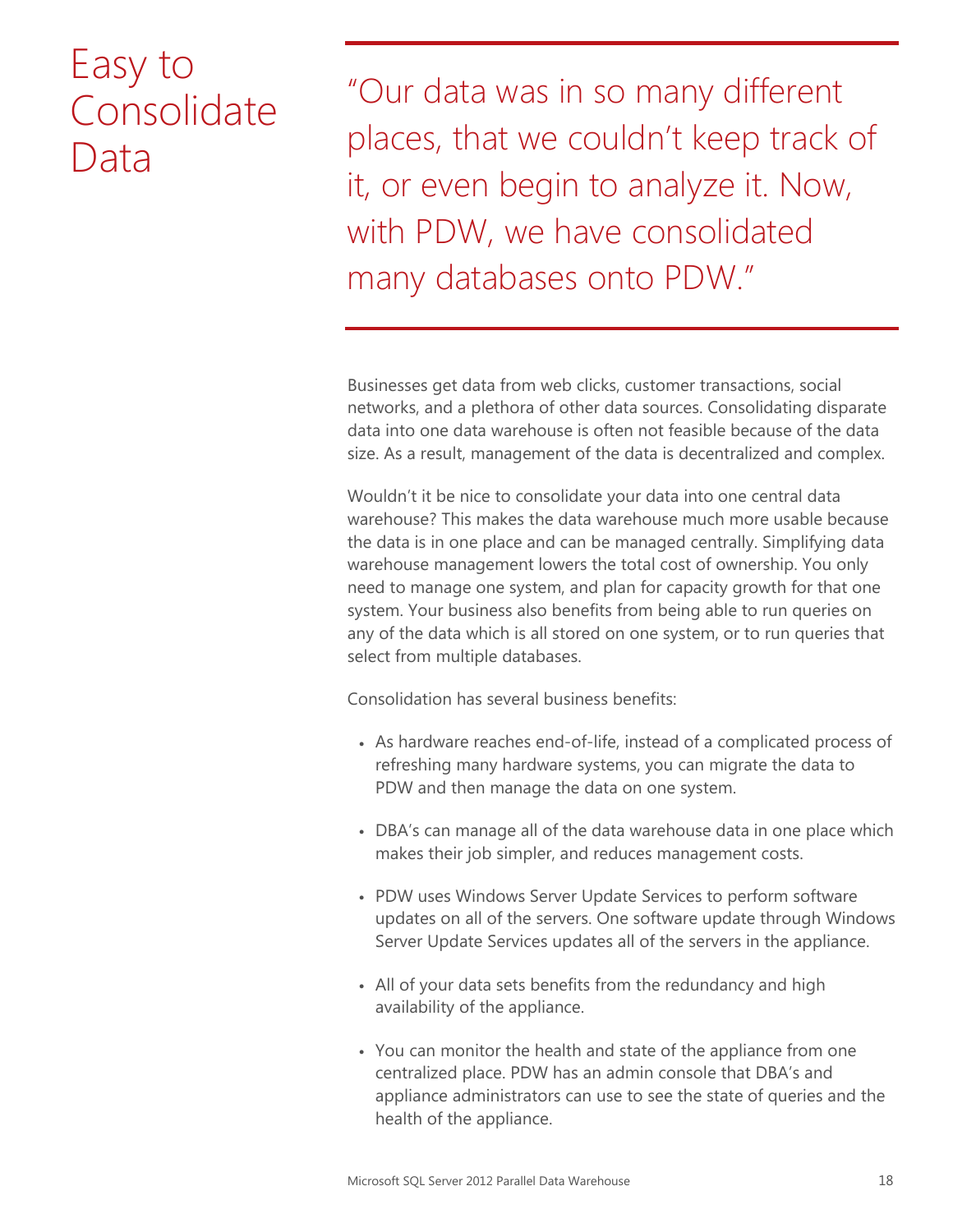Perform more comprehensive analysis where analysts can ask questions involving multiple data sources that are all centrally located. This makes it easy to cross-analyze data from different data sources.

### Why Queries Run Fast

"When we first started to use PDW, we couldn't believe how fast our queries were finishing. In fact, we kept running them "again" just to convince ourselves the queries actually ran."

PDW's MPP design is the cornerstone for breakthrough query performance. Queries run fast because they run in parallel on distributed data. PDW's cost-based query optimizer figures out how to run each parallel query fast, and Data Movement Service (DMS) efficiently transfers data among the Compute nodes.

To support parallel query processing, PDW distributes fact table rows across the Compute nodes and stores the table as many smaller physical tables.

Within each Compute node the distributed data is stored into 8 physical tables that are each stored on independent disk-pairs. Each independent storage location is called a distribution. PDW runs queries in parallel on each distribution. Since every Compute node has 8 distributions, the degree of parallelism for a query is determined by the number of Compute nodes. For example, if your appliance has 8 Compute nodes your queries will run in parallel on 64 distributions across the appliance. The following diagram shows data being distributed to four Compute nodes and 32 distributions.

# Queries Run on **Distributed** Data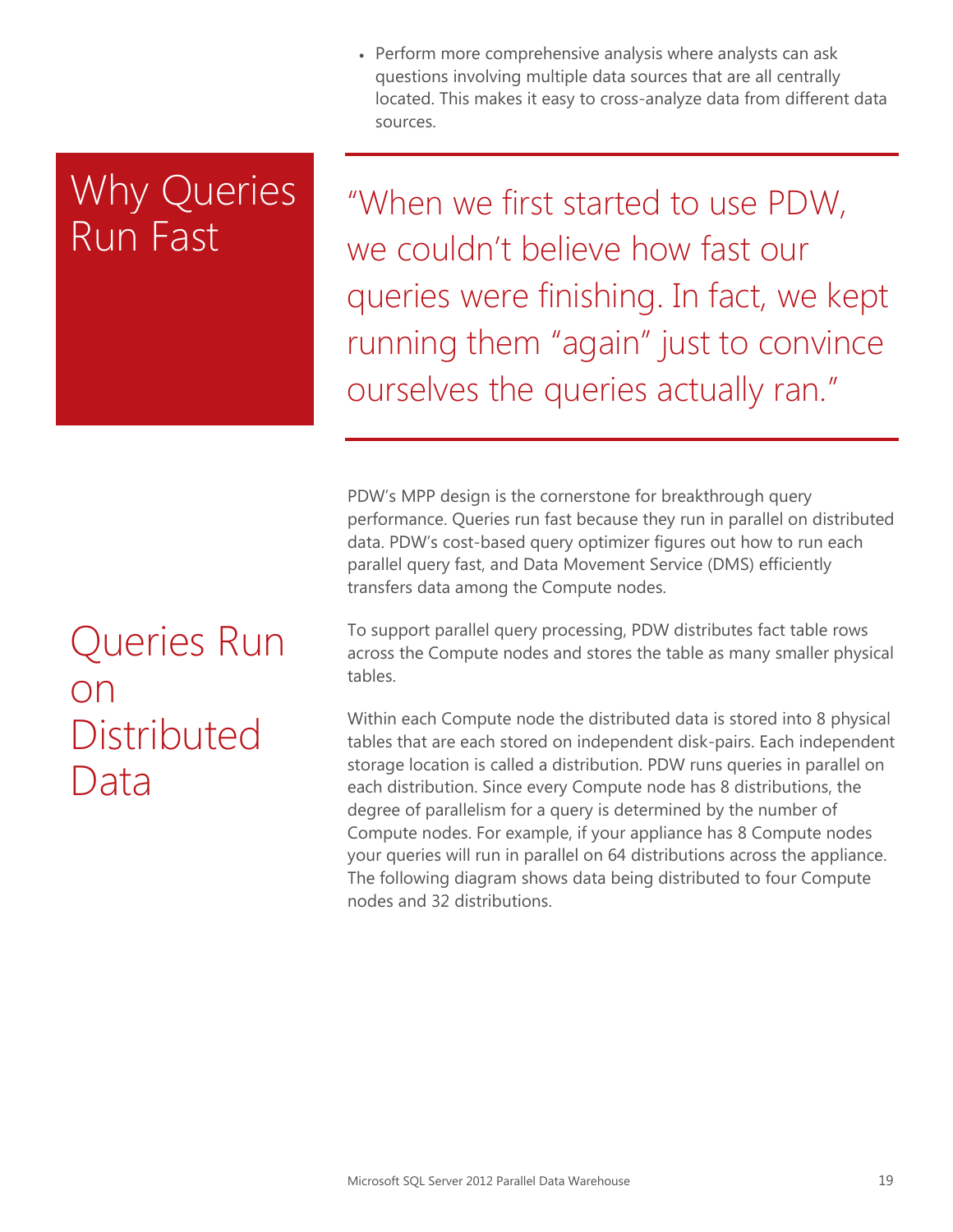

*Figure 6: Fact table rows are stored across all of the Compute node distributions*

When PDW distributes a fact table, it uses one of the columns as the key for determining the distribution to which the row belongs. A hash function assigns each row to a distribution according to the key value in the distribution column. Every row in a table belongs to one and only one distribution. If you don't choose the best distribution column when create the table, it is easy to re-create the table to use a different distribution column.

PDW doesn't require that all tables get distributed. Small dimension tables are usually replicated to each Compute node. Replicating small tables speeds query processing since the data is always available on each Compute node and there is no need to waste time transferring the data among the nodes in order to satisfy a query.

PDW's cost-based query optimizer is the **"secret sauce"** that makes parallel queries run fast and return accurate results. A result of Microsoft's extensive research and development efforts, the query optimizer uses proprietary algorithms to successfully choose a high performing parallel query plan.

The parallel query plan, also called the "dsql" plan, contains all of the operations necessary to run the query in parallel. As a result, PDW handles all the complexity that comes with parallel processing and processes the query seamlessly in parallel behind the scenes. The results are streamed back to the client as though only one instance of SQL Server ran the query.

### Queries Are **Highly** Parallelized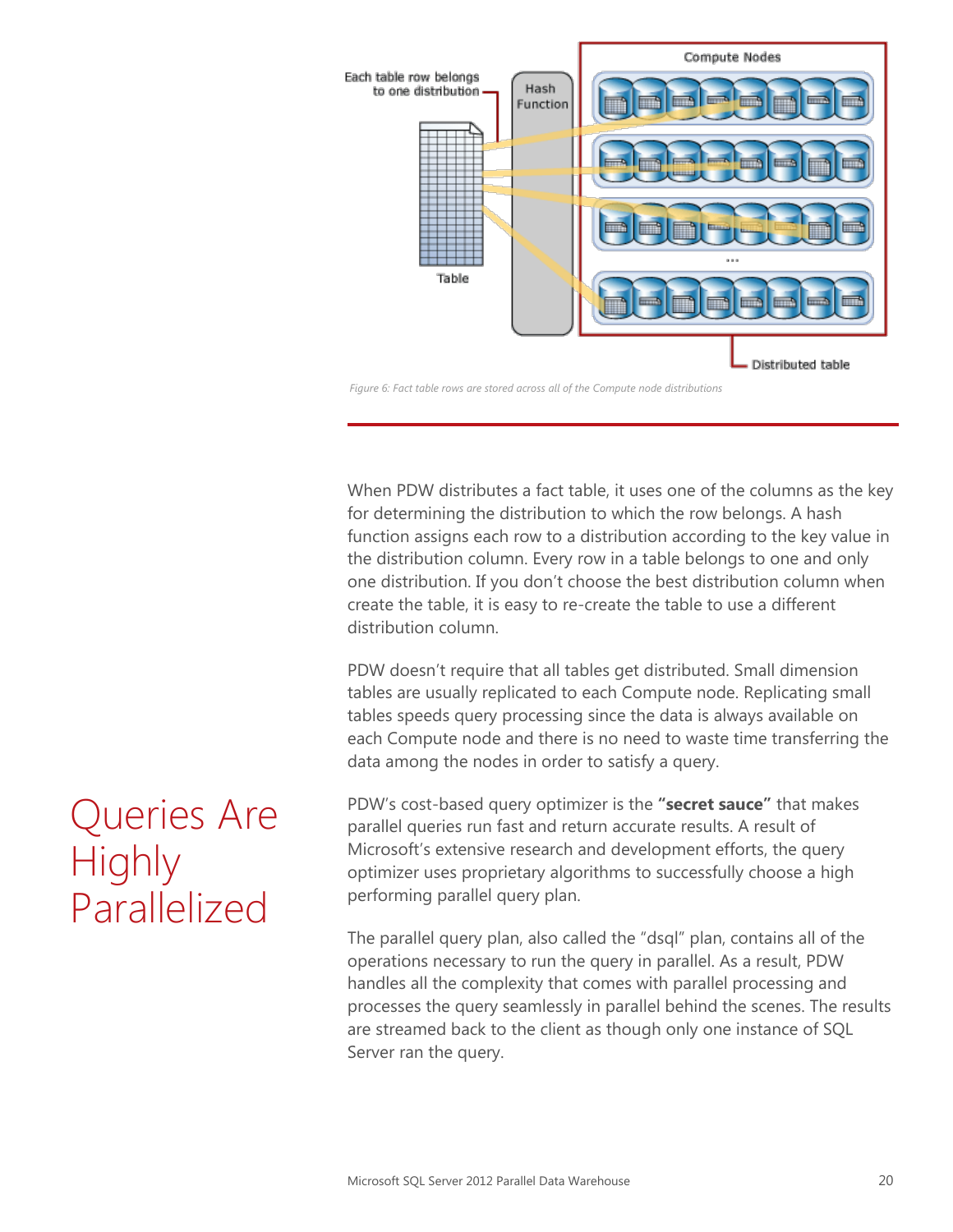Here's a look into how PDW query processing works "under the covers".



*Figure 7: PDW chooses a query plan that runs queries fast and accurately in parallel.*

First, a query client submits a Transact-SQL user query to the Control node, which coordinates the parallel query process. All query clients connect with SQL Server Native Client, or .NET, so you can use SQL Server Data Tools, sqlcmd, or your own application to submit the query.

#### **Query Clients**

- Customer LOB applications that connect with SQL Server Native Client or .Net Framework
- SQL Server Data Tools
- SQL Server's sqlcmd Command-Line SQL Client

After receiving a query, PDW's cost-based parallel query optimizer uses statistics to choose a query plan, from many options, for running the user query in parallel across the Compute nodes. The Control node sends the parallel query plan, called the dsql plan, to the Compute nodes, and then the Compute nodes run the parallel query plan on their portion of the data.

The Compute nodes each use SQL Server 2012 to run their portion of the query. When the Compute nodes finish, the results are quickly streamed back to the client through the Control node. All of this occurs quickly without landing data on the Control node, and the data does not bottleneck at the Control node.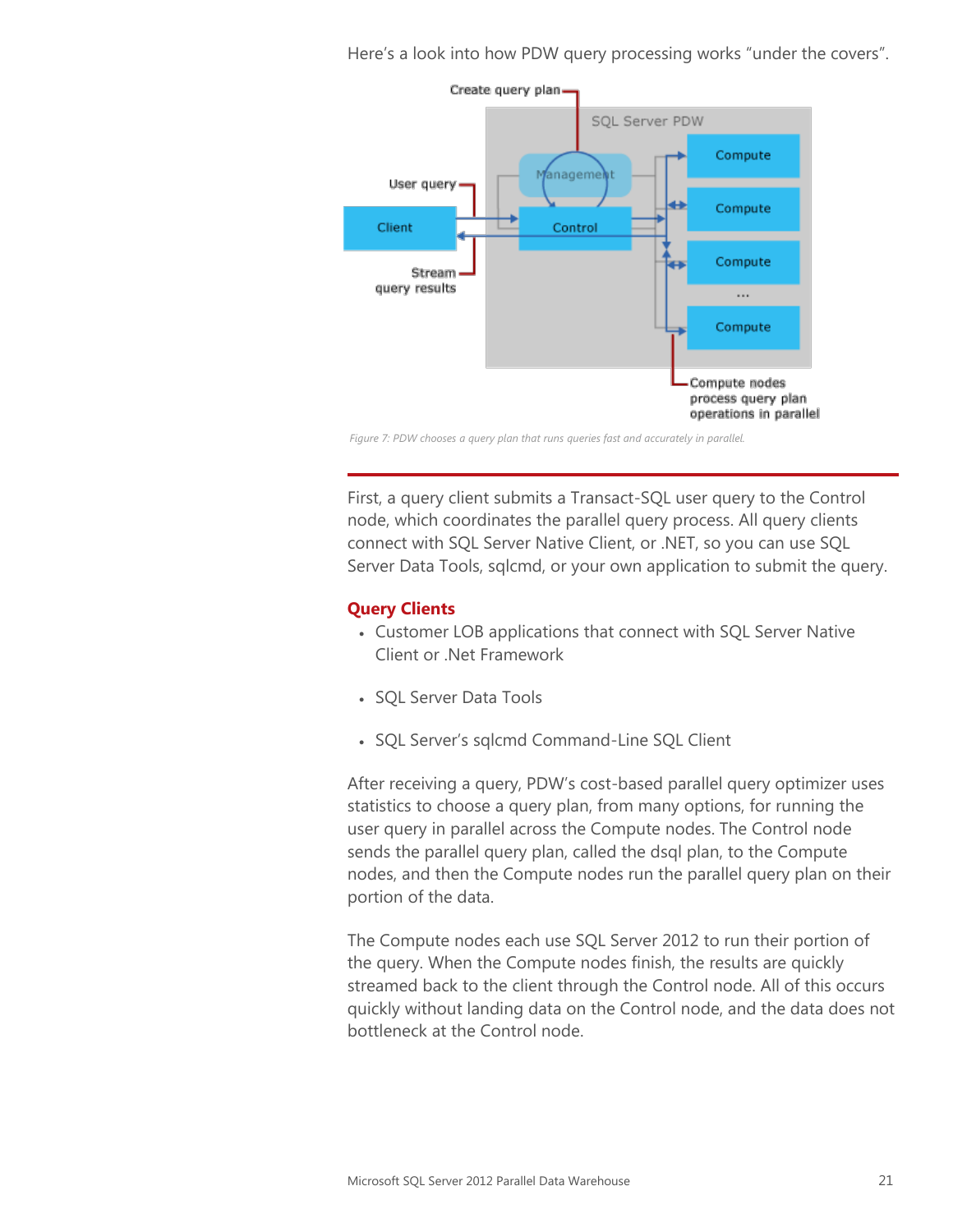Data Movement **Service** Transfers Data Fast

In-Memory Clustered **Columnstore** Indexes Improve Query Performance

PDW data relies on colocated data, which means the right data must be on the right Compute node at the right time before running a query. When two tables use the same distribution column they can be joined without moving data. Data movement is necessary, though, when a distributed table is joined to another distributed table and the two tables are not distributed on the same column.

PDW uses Data Movement Service (DMS) to move data, as necessary, for parallel query processing. DMS only moves the minimum amount of data necessary to satisfy the query. Since data movement takes time, the query optimizer considers the cost of moving the data when it chooses a query plan.

PDW uses in-memory clustered columnstore indexes to improve query performance and to store data more efficiently. These indexes are updateable, and are applied to the data after it is distributed.

A clustered columnstore index is a technology for storing, retrieving and managing data by using a columnar data format, called a columnstore. The data is compressed, stored, and managed as a collection of partial columns, called column segments.



*Figure 8: Clustered columnstore indexes improve query speed and data compression*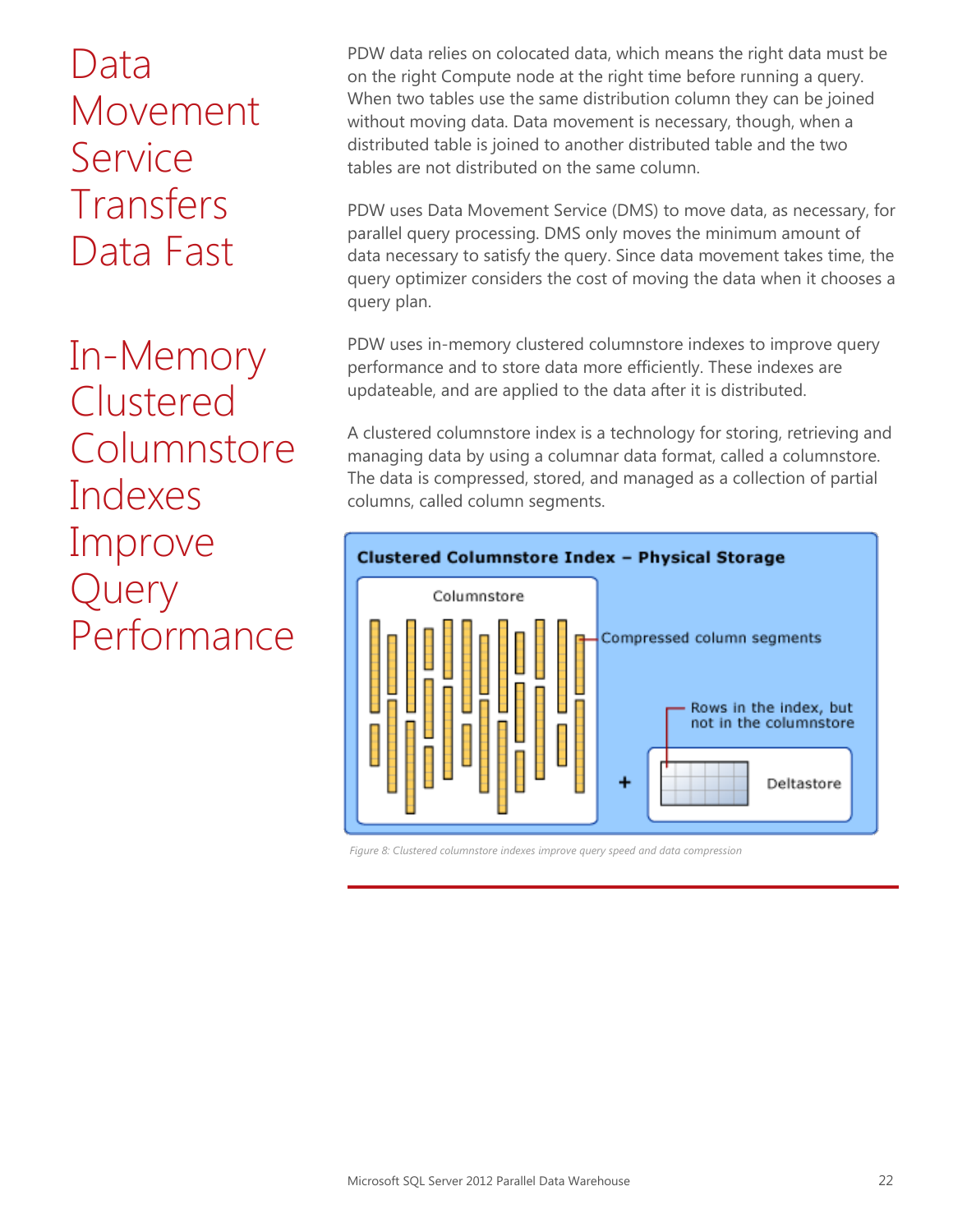PDW uses the column-based data layout to significantly improve compression rates and query execution time. For example:

- Columns often have similar data, which results in high compression rates. In turn, higher compression rates further improve query performance by using a smaller in-memory and I/O footprint.
- High compression rates improve query performance by using a smaller in-memory footprint. In turn, query performance can improve because SQL Server PDW can perform more query and data operations in-memory.
- Most queries select only a few columns from a table, which reduces total I/O to and from the physical media. The I/O is reduced because columnstore tables are stored and retrieved by column segments, and not by B-tree pages.
- Advanced query execution technology processes chunks of columns called batches in a streamlined manner, which reduces CPU usage.

To prevent fragmented column segments, some of the clustered columnstore index data is stored temporarily in a rowstore table, called a deltastore, until it is compressed and moved into the columnstore. The clustered columnstore index operates on both the columnstore and the deltastore, to return the correct query results.

PDW's design is built in Windows Server 2012 Storage Spaces, Failover Clustering, and Hyper-V to keep your data safe and highly available.

Why You<br>Can Trust PDW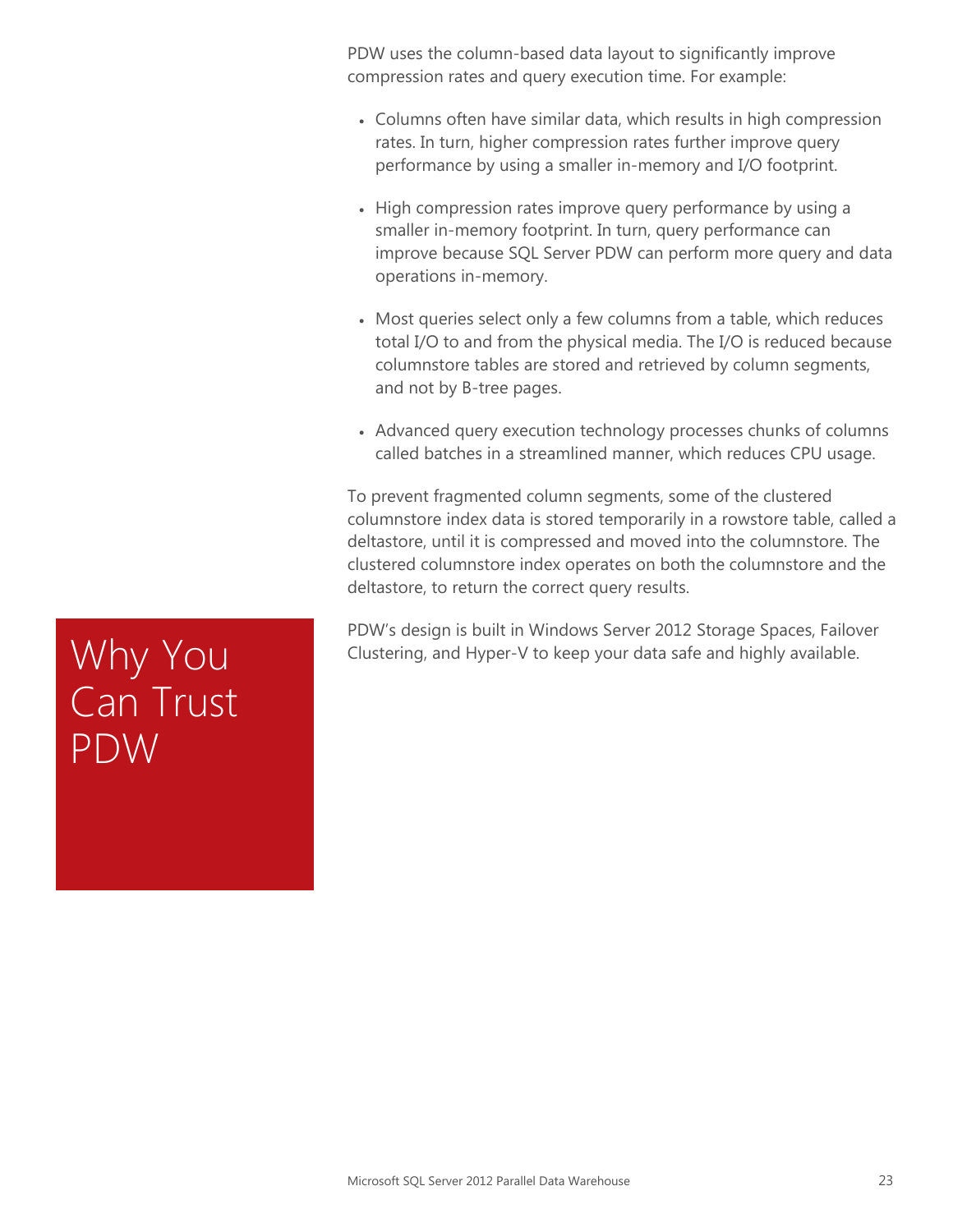# PDW's Hardware Redundancy Keeps Your Data Safe

The hardware is designed to make each Compute node run efficiently on its own hardware without interfering with the performance of other Compute nodes or storage. Each Compute node runs in a Virtual machine on one server that is direct-attached to two Windows Storage Spaces disk arrays.

The hardware is designed for redundancy too, so that you can trust PDW to not lose your data.

Capacity is added to PDW by adding scale units. In the scale unit, one Compute node runs on each server, and writes to 16 pairs of dedicated mirrored disks. The number of Compute nodes per scale unit depends on the hardware vendor. The following diagram shows how 2 Compute nodes are grouped together to form a scale unit.



*Figure 9: A scale unit with 2 Compute nodes*

By using Windows Storage Spaces, each Compute node has read and write access to all the disks in the Windows Storage Spaces disk arrays for the scale unit. If the server fails, the Compute node fails over to a spare server in the rack. It continues to run and uses the InfiniBand network to access its disks through another server in the scale unit.

The hardware and software are architected together for high availability. Using features in Windows Server 2012, PDW is able to run each node within a virtual environment. With this ability, the nodes can technically run on any server. When a server goes down, PDW uses Windows Failover Clustering to fail the node, which runs in a Virtual Machine, over to the spare server.

Using Windows Storage spaces, each Compute node can read and write to all of the disks in the scale unit, if it needs to. If a Compute node fails to the spare server, the Compute node can continue running and accessing its data and disks through the InfiniBand connection to another server in its scale unit.

### High Availability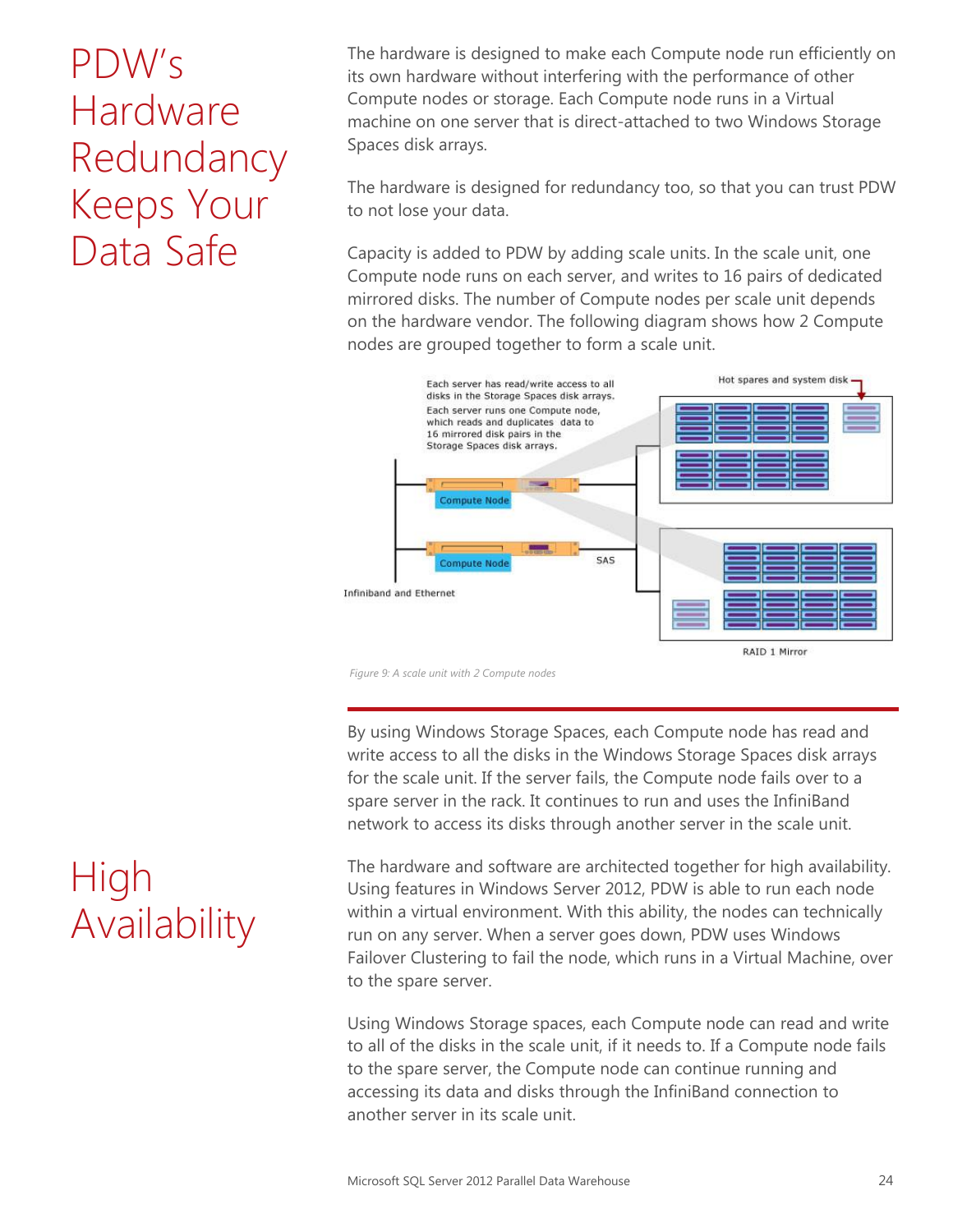

*Figure 10: Redundant and high availability design keeps your data safe and online.*

### PDW is Easy to Use and Manage

"We can't afford to lose our current employees and hire new ones to support a new data warehouse technology. Please make it simpler to maintain a data warehouse!"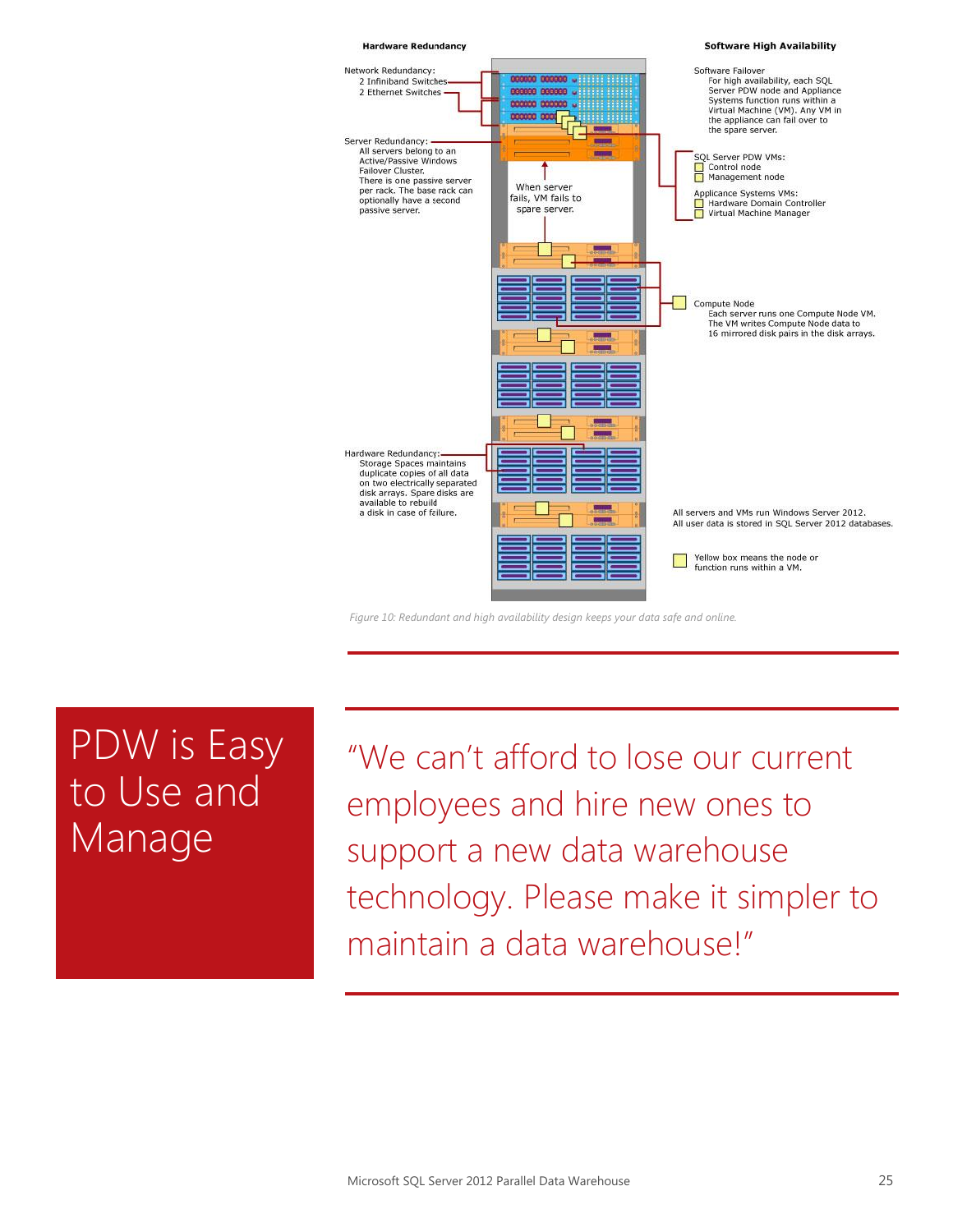**PDW has a minimal learning curve.** There's no need to hire new talent in order to move from SQL Server to SQL Server PDW. DBAs who already know Transact-SQL can easily transfer their knowledge to PDW. Client queries are written with Transact-SQL statements. Some statements are added or extended to accommodate the MPP architecture. Some statements are not needed because they don't apply to MPP, or PDW is already performing the operations behind the scenes. There's no need to hire new talent in order to move from SQL Server to SQL Server PDW.

**PDW is easy to configure.** When the appliance arrives at your data center, the hardware and software are already installed and configured. PDW ships with a checklist of tasks for configuring your system, and has a built-in Configuration Manager for perform many of the configurations.

| $\mathbb{D}$                                    | SQL Server Parallel Data Warehouse Configuration Manager                              |                              | ×<br>о<br>-                                        |  |  |
|-------------------------------------------------|---------------------------------------------------------------------------------------|------------------------------|----------------------------------------------------|--|--|
| SQL Server 2012                                 | Parallel Data Warehouse Configuration Manager                                         |                              | C 2013 Microsoft Corporation. All Rights Reserved. |  |  |
| Applance Topology                               | <b>Appliance Topology</b>                                                             |                              |                                                    |  |  |
| Password Reset                                  | This page shows a list of the nodes in the current Parallel Data Warehouse appliance. |                              |                                                    |  |  |
| Time Zone                                       | Appliance<br>Domain Name:<br>P15509                                                   | Current Node Name:           | P15509-MAD01                                       |  |  |
| <sup>3</sup> <sub>2</sub> Network Configuration | Node Name                                                                             | Type                         |                                                    |  |  |
| Certificates                                    | F15509-HST01                                                                          | <b>Host</b>                  |                                                    |  |  |
|                                                 | F15509-AD<br>F15509-VMM                                                               | FabricAD<br><b>FabricVMM</b> |                                                    |  |  |
| <b>Frewall</b>                                  | P15509-MAD01                                                                          | Management                   |                                                    |  |  |
| of L Services Status                            | P15509-CTL01                                                                          | Control                      |                                                    |  |  |
|                                                 | P15509-CMP01                                                                          | Compute                      |                                                    |  |  |
| <b>Privicces</b>                                | P15509-CMP02                                                                          | Compute                      |                                                    |  |  |
| Restore Master                                  |                                                                                       |                              |                                                    |  |  |
| <b>Results</b>                                  |                                                                                       |                              |                                                    |  |  |
|                                                 |                                                                                       |                              |                                                    |  |  |
|                                                 |                                                                                       |                              | Copy                                               |  |  |
|                                                 |                                                                                       |                              | Apply<br><b>Exit</b>                               |  |  |

*Figure 11: Administrators configure the appliance with the Configuration Manager Tool*

**PDW has built-in monitoring tools.** There is a web-based Admin Console that users and administrators can use to monitor the appliance. The Admin Console has information about queries, loads, and backups. It also has information about the appliance health, and storage resources.

Information surfaced by the Admin Console can also be viewed through scripts that query dynamic management views. In addition, PDW has Management Packs so that you can use System Center Operations Manager (SCOM) to monitor PDW.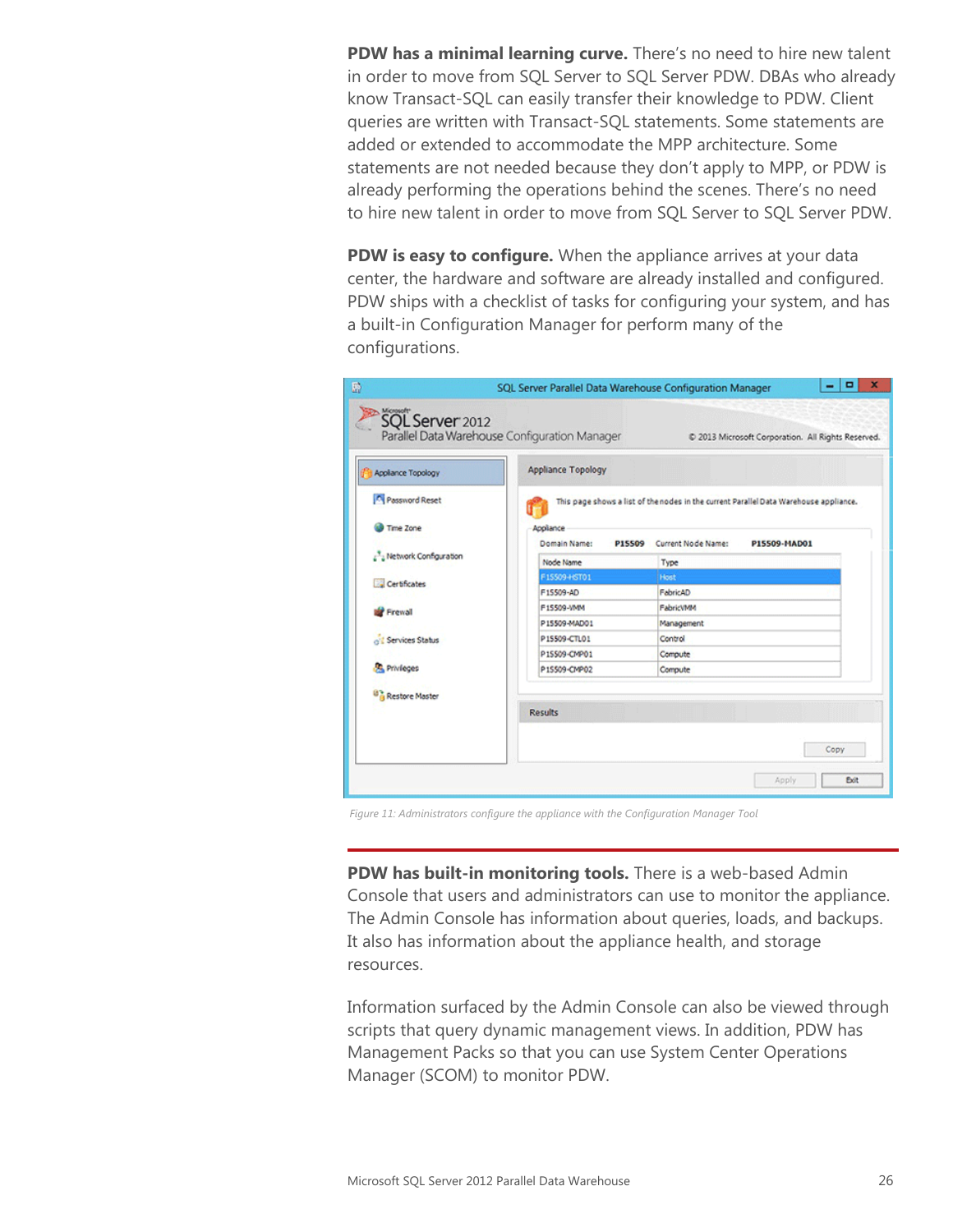

#### *Figure 12: PDW has a web-based Admin Console for monitoring the appliance.*

# Platform for Data Mining and Analysis

"It's not enough to store data in Hadoop. Businesses today need to figure out how they can analyze Hadoop data fast and seamlessly in order to make more informed business decisions."

In today's world, data is generated from many sources, some of which are not suitable for relational database management systems. For example, businesses could have clickstream data that is generated at a rapid rate, social sentiment data with different schemas, sensor data, or telemetry data feeds. The buzz about Big Data is not only about figuring out how to store, manage, and analyze data from non-relational sources, but also about mashing various non-relational data with an organization's relational data to gain business insight.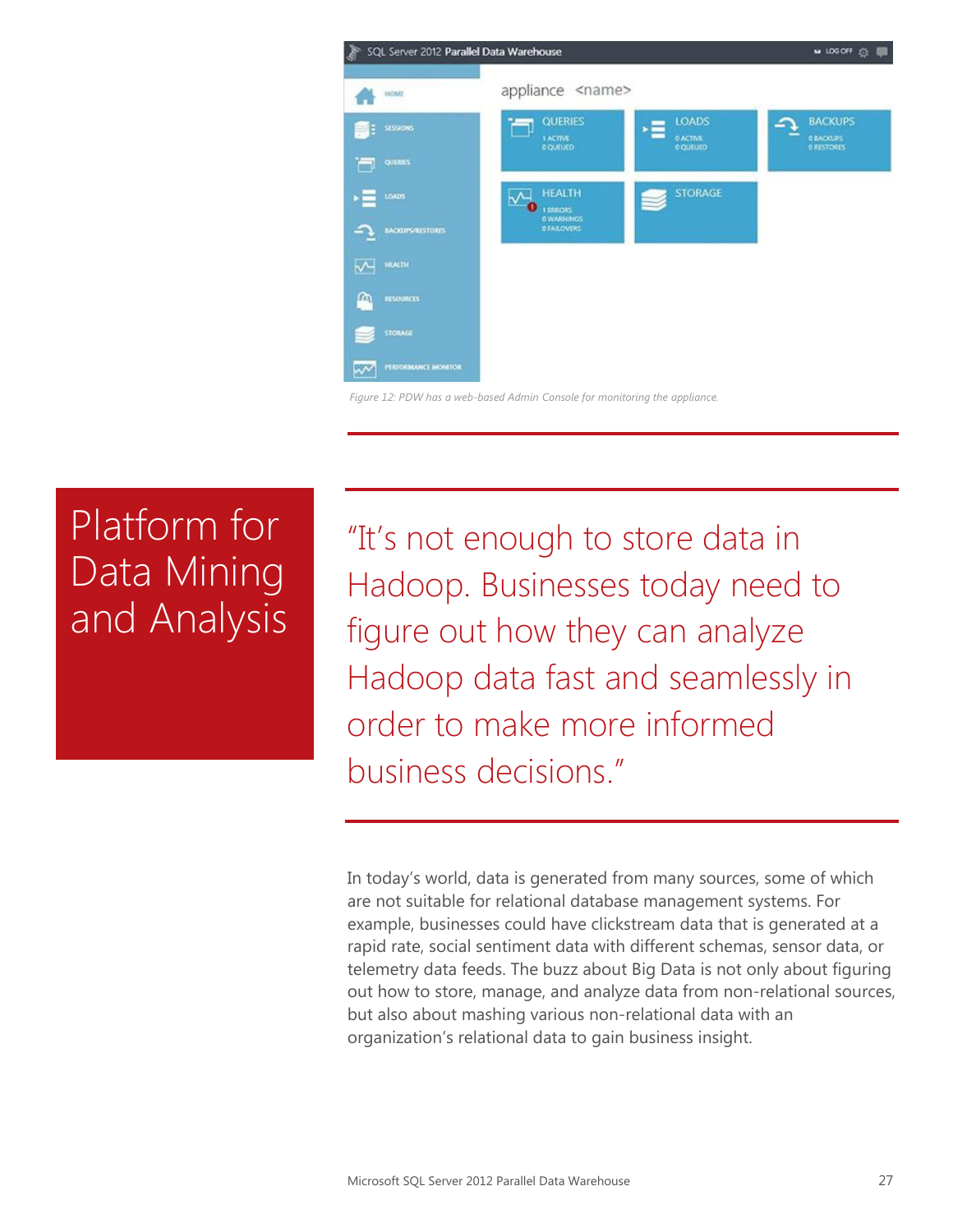### PolyBase for Hadoop Integration

Today, many businesses are exploring possibilities with Hadoop to store their non-relational data. Hadoop is open source software that manages non-relational data across many nodes. It is easy to add data to Hadoop, but not as quick to extract and analyze the data you need. The idea is that, if the data is there, it may take a while to retrieve it, but at least the data is stored somewhere in the system. Hadoop is best for batchoriented processing.

PDW's PolyBase is a breakthrough technology for analyzing Hadoop data, and it opens up a new world of data analysis possibilities. Queries that run too slow in Hadoop can now run quickly in PDW, data mining queries can combine Hadoop and PDW data, Hadoop data can be stored as relational data in PDW, and query results can be stored back to Hadoop. By using the power of PDW to run queries on Hadoop data, it is now possible to do more in-depth data mining, reporting, and analysis without acquiring the skills to run MapReduce queries in Hadoop.

PolyBase gives you the flexibility to bring the Hadoop data you need, when you need it, into PDW for fast analysis. You can seamlessly select from both Hadoop data and PDW data in the same query, and join data from both data sources. To satisfy a query, PolyBase transfers data quickly and directly between PDW's Compute nodes and Hadoop's DataNodes.



*Figure 13: Data transfers in parallel between PDW Compute nodes and HDFS DataNodes.*

PDW uses external tables to point to data stored on Hadoop. Once an external table is created, the table can be used in a SELECT statement in the same manner as a PDW table.

The following example creates an external table called DimCustomer\_Hadoop\_Export and transfers data from the DimCustomer table in PDW to the DimCustomerExport.txt file residing in the Hadoop Cluster.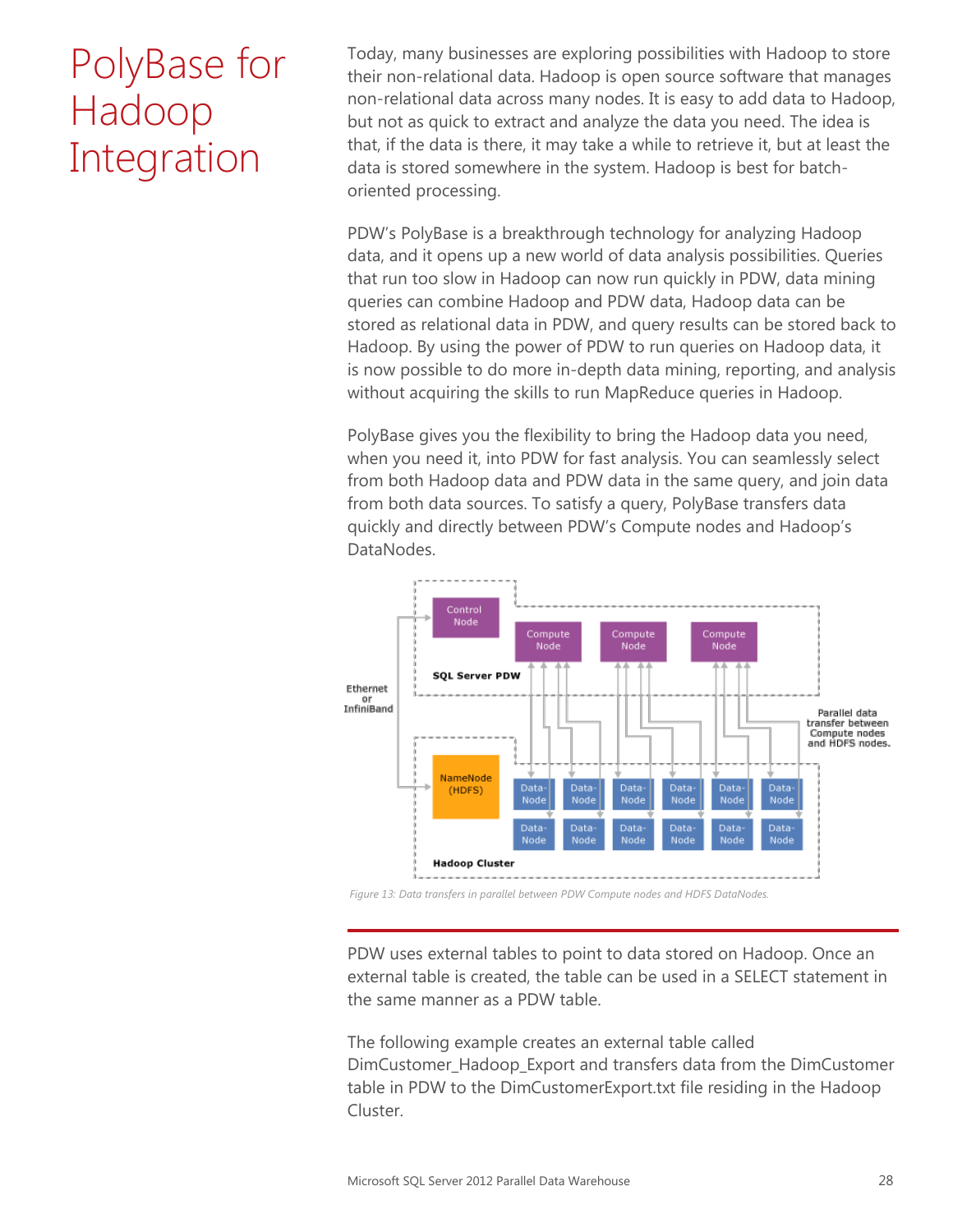```
CREATE EXTERNAL TABLE DimCustomer_Hadoop_Export
WITH
 \sqrt{2} LOCATION = 
ˈhdfs://10.192.63.147:8020/DemoDb/DimCustomerExport.t
xt, 
     FORMAT OPTIONS ( FIELD TERMINATOR = '|')\left( \begin{array}{c} \end{array} \right)AS SELECT * FROM DimCustomer;
```
To create an external table without transferring data, the syntax is similar to creating a PDW table. This example creates an external table called ClickStream that points to data stored in a text file called employee.txt on Hadoop.

```
CREATE EXTERNAL TABLE ClickStream ( 
    url varchar(50),
   event date date,
   user IP varchar(50)
)
WITH (
    LOCATION = 
'hdfs://10.192.63.147:8020/DemoDb/employee.txt',
    FORMAT_OPTIONS ( 
       FIELD TERMINATOR = '|'),
        DATE FORMAT = MM/dd/yyyy' )
\lambda\lceil; \rceil
```
To view this external table in PDW or to perform operations on the data, simply SELECT from it as from any other table.

SELECT \* FROM ClickStream;

For an example of combining Hadoop data and PDW data to solve a problem, see the video [Insight Through Integration: SQL Server 2012](http://go.microsoft.com/fwlink/?LinkId=320541)  [Parallel Data Warehouse Demo -](http://go.microsoft.com/fwlink/?LinkId=320541) PolyBase Video [\(http://go.microsoft.com/fwlink/?LinkId=320541\)](http://go.microsoft.com/fwlink/?LinkId=320541).

PDW's deep integration with Business Intelligence (BI) tools makes PDW a comprehensive platform for building end-to-end data mining and analysis solutions. PDW integrates with both the Microsoft BI Stack (Reporting Services, Analysis Services, PowerPivot for Excel, PowerView). It also integrates with a growing list of leading non-Microsoft BI platforms, such as Business Objects, Cognos, SAP Data Integrator, Tableau, MicroStrategy, QlikView, Oracle Business Intelligence, and TIBCO Spotfire.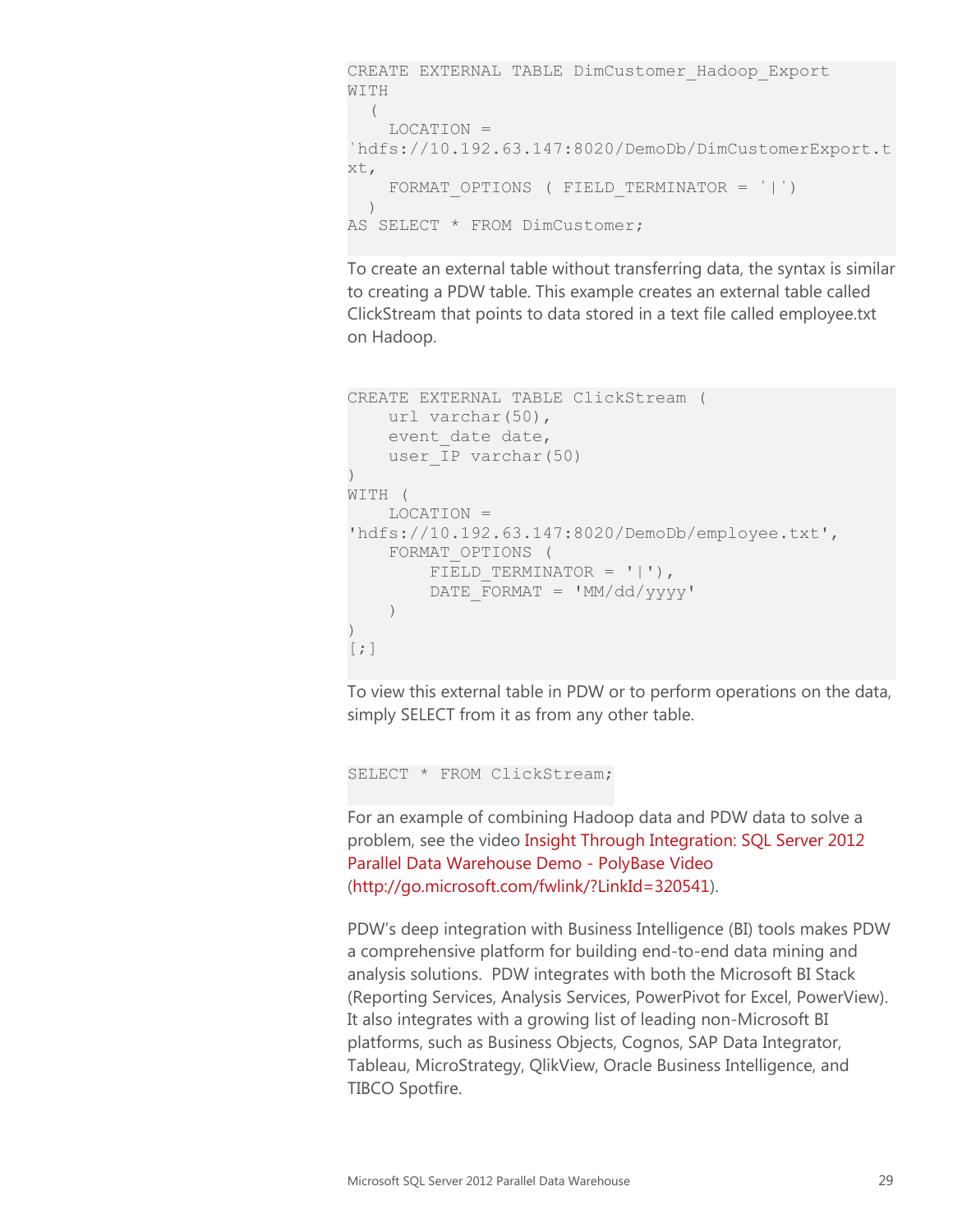# **Business Intelligence** Integration

BI tools connect to PDW by using the standard SQL Server connection tools, SQL Server Native Client or the .NET Data Provider for SQL Server. The fact that all these BI tools can access a PDW database as though it is a standard SQL Server 2012 database allows you to quickly update or modify BI solutions to point to PDW.

New in SQL Server 2012 PDW, you can use PDW as a high performance relational data source for building multidimensional OR tabular models with SQL Server Analysis Services (SSAS). For example, you can:

- Use DirectQuery to perform real-time queries against a SQL Server PDW data source from a tabular model.
- Reduce ROLAP query times by using clustered columnstore indexes on SQL Server PDW tables.
- Use new features of SSAS. For example, use EnableRolapDistinctCountOnDataSource to run distinct count operations on PDW tables.
- Use PDW as a data warehouse for aggregating Hadoop data for use in multidimensional or tabular models.

Microsoft SQL Server 2012 Parallel Data Warehouse is a compelling and innovative solution for next generation data challenges. It enables you to make faster and more accurate business decisions by providing an innovative platform for managing data warehousing workloads that scales from a few terabytes to over 6 petabytes of data in a single appliance. Queries commonly run 50 times faster than traditional relational database systems. Significantly higher data compression ratios allow more data to be stored cost efficiently. PDW has deep integration with Microsoft's BI tools and other leading non-Microsoft tools, making it simple to use the BI tools you are familiar with to perform analysis. PolyBase technology enables you to query Hadoop data and merge it with your relational data by using Transact-SQL and without learning a host of new skills. The management costs are minimal and the learning curve for SQL Server DBAs is easy, making it possible to use your current DBAs to manage PDW.

PDW's breakthrough query performance and scalability result from PDW's purpose-built design for data warehousing workloads. PDW's hardware and software are designed for fast parallel processing, distributed data storage, hardware redundancy, scalable capacity, and high availability. All of these factors give PDW the ability to handle growing storage and analysis needs for your data. As a result, upgrading from SQL Server to SQL Server PDW is an important step forward towards empowering your business to manage growing data needs and towards performing complex analysis that enables you to make faster and more accurate business decisions.

### Summary